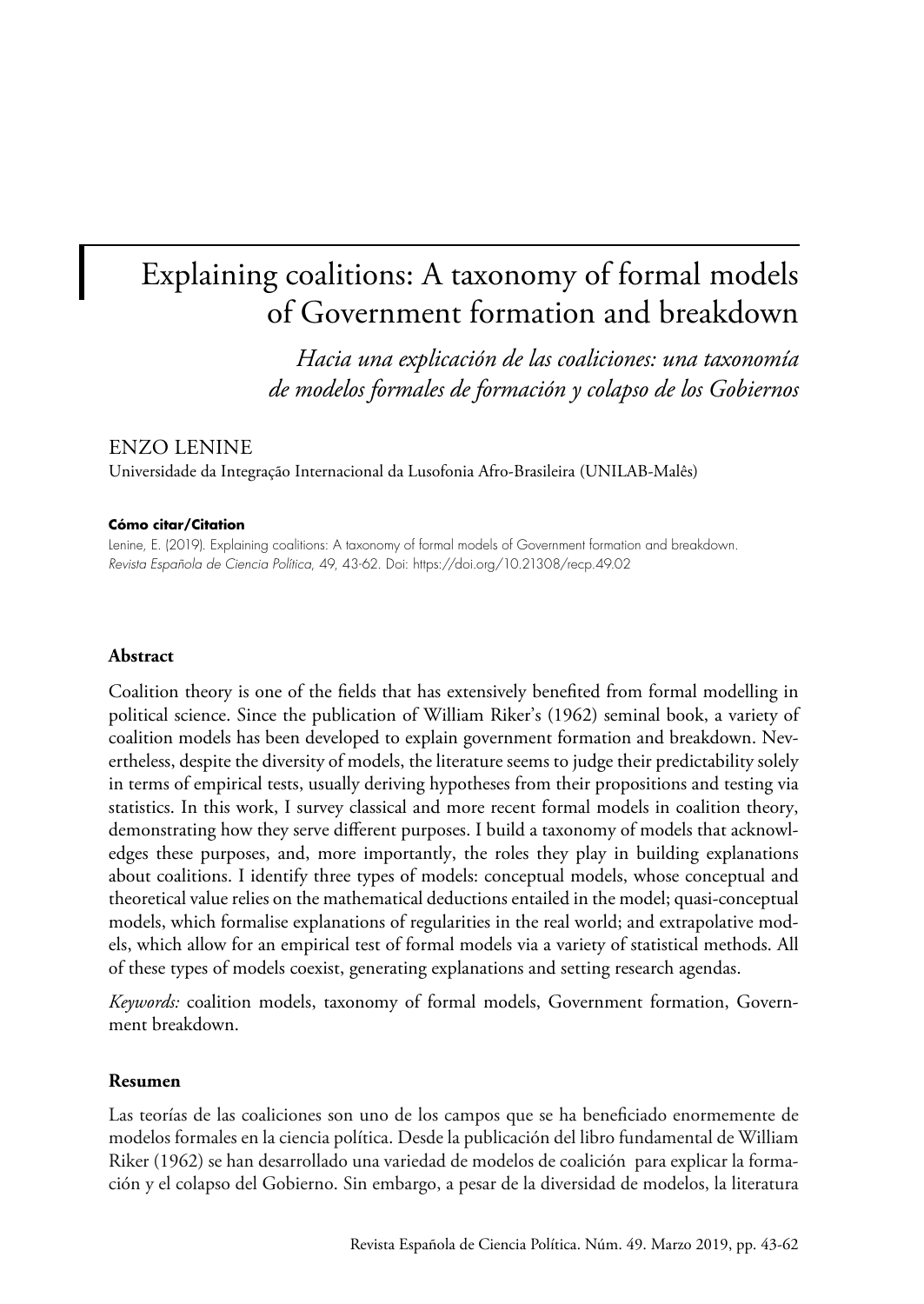parece juzgar su predictibilidad basándose únicamente en los test empíricos, usualmente derivando las hipótesis a partir de las premisas de los modelos y probándolos a través de modelos estadísticos. En este trabajo, examino modelos formales clásicos y otros más recientes en la teoría de coalición, demostrando como sirven para diferentes propósitos. Construyo una taxonomía de los modelos que reconoce estas funciones, y lo más importante, los papeles que juegan en la construcción de explicaciones sobre coaliciones. Identifico tres tipos de modelos: conceptuales, cuyo valor conceptual y teórico reside en las deducciones matemáticas del modelo; modelos cuasi-conceptuales, que formalizan explicaciones sobre regularidades en el mundo real, y modelos extrapolativos, que permiten realizar pruebas empíricas de los modelos formales por vía de una variedad de métodos estadísticos. Estos tres tipos de modelos coexisten, generando explicaciones y definiendo agendas de investigación.

*Palabras clave:* modelos de coalición, taxonomía de modelos formales, formación del Gobierno, colapso del Gobierno.

## INTRODUCTION

As an academic endeavour, coalition theory mobilizes concepts and models from different fields in political science. One cannot think of coalitions without resorting to the language of party competition, electoral systems, veto players and ministerial cabinets. Indeed, coalitions are all about putting these pieces together. Game theory and spatial models constitute the essence of modelling in coalition theory, answering questions about the mechanisms underlying the formation, duration and breakdown of governments.

 These models have become pervasive in the literature on coalition theory. The current state of affairs reveals an immense accumulation of knowledge in terms of mathematical models, conceptual analyses and empirical tests. Rational choice models play a crucial role in this process, by setting agendas, framing research questions, advancing concepts and explaining empirical regularities. They serve distinct purposes, not only the widely-spread view that tends to relate a model's predictions to an exercise of data-fit. The essence of modelling is the constant search for explanations, the unravelling of mechanisms and the generation of predictions about general phenomena.

In this sense, this article aims to provide an understanding of models that acknowledges the different purposes they are designed for. It departs from the following question: what are the distinguishing characteristics of formal modelling in coalition theory? I argue that coalition models serve different purposes, generating explanations of various kinds and models that should not be judged by the single metric of empirical testability. Formal modelling has been constantly targeted with criticisms along the lines of lack of empirical evidence, but such argument does not tell the whole story about how models tailor explanations. For that models perform a variety of roles on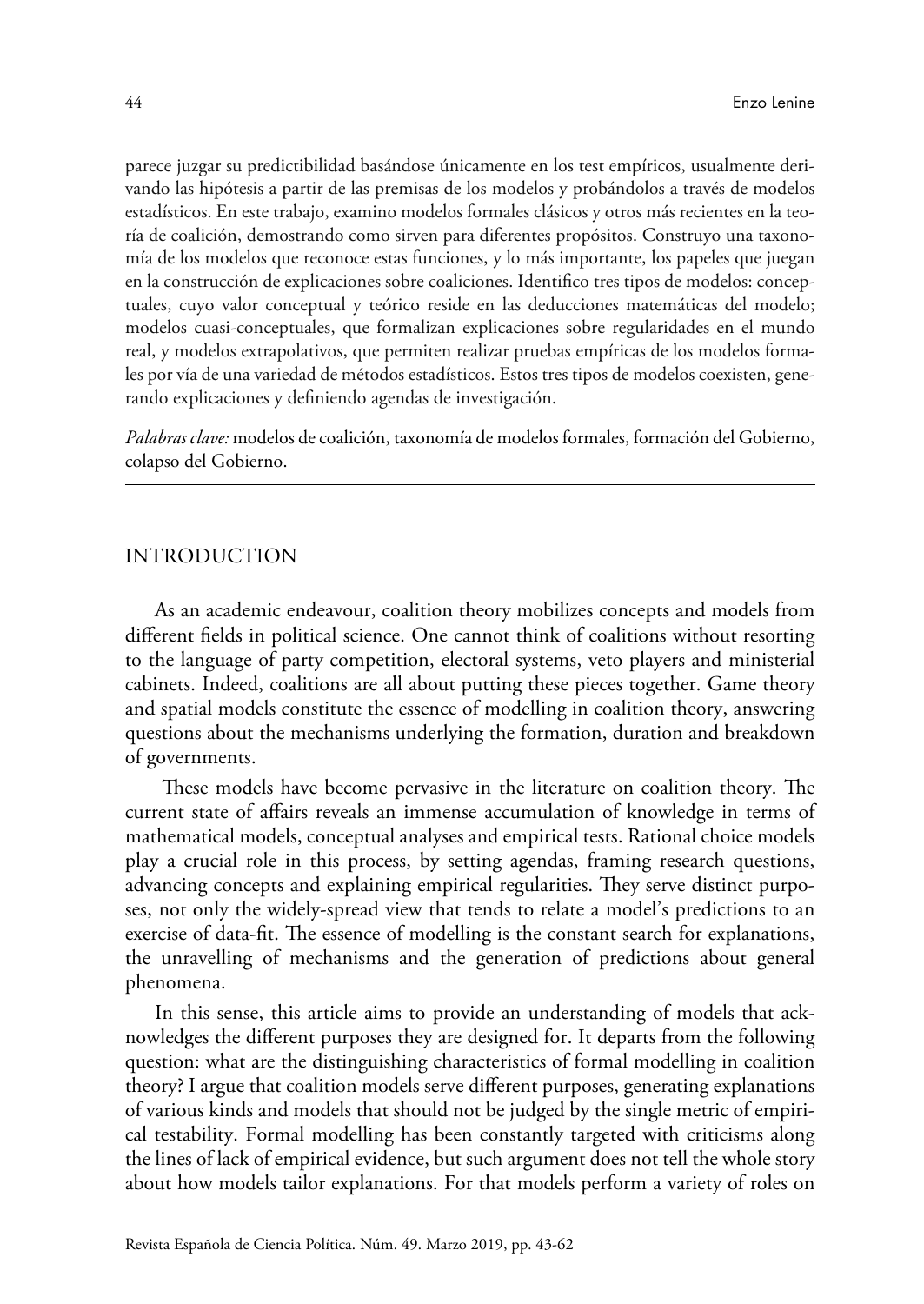conceptual, and empirical levels, each of which generates understandings about coalition formation and breakdown.

This being said, the novelty of my approach consists in the surveying of classical and recent developments in coalition theory, for it is a field where at least three types of models can be identified: conceptual models, whose conceptual and theoretical value relies on the mathematical deductions entailed in the model; quasi-conceptual models, which formalise explanations of regularities in the real-world; and extrapolative models, which allow for an empirical test of formal models via a variety of statistical methods (regression, multivariate analysis, maximum likelihood estimation etc.). Therefore, I advance the argument that in order to fully grasp the value of coalition models, it has to be acknowledged that each class of model tailors explanations of coalition formation and breakdown in its own fashion. Thus, my goal consists in developing a novel taxonomy of models that identifies the different ways they generate explanation and prediction.

The research agenda on coalition theory thrived after the publication of William Riker's *The Theory of Political Coalitions* (1962), even though much of the spatial modelling was already in place thanks to the works by Harold Hotelling (1929), Duncan Black (1958) and Anthony Downs (1957), not to mention earlier works by John von Neumann and Oskar Morgenstern (1953) on the minimum-winning hypothesis and its posterior test by William Gamson (1961)<sup>1</sup>. Riker devised the concept of minimal-winning coalition, which consists of coalitions as large as necessary to ensure winning (Hindmoor and Taylor, 2015: 85). Politicians see the process of acquiring support and votes as costly, and hence they optimise their actions by guaranteeing precisely the number of votes necessary to approve their proposals. In other words, Riker sees the problem of coalition-formation as an optimisation problem: the equilibrium resides on the optimal point of minimal costs and minimal size.

Riker's model was intrinsically simple and its main insight rests on the concept of minimum-winning coalition. However, such simplicity could not explain the variation observed in the real world. Some claimed that disequilibrium was more frequent than equilibrium, linking this idea to McKelvey-Schoffield chaos theorem. Riker conceded to this: "Disequilibrium, or the potential that the status quo be upset, is the characteristic feature of politics" (1980: 443). Yet instead of dismissing the initial model, political scientists and economists have attempted to find causes for disequilibrium and alternative explanations to the variation observed in the real-world (Dowding, 1995: 44-48). A myriad of models have been built to understand the role of parties and the formateur (Bassi, 2013; Bäck and Dumont,

<sup>1.</sup> Throughout the paper, I will focus my attention on recent models of coalition theory. Seminal works in this literature include: Axelrod's (1984, chapters 1 and 8) works on cooperation and strategic, long-term interaction; Dodd's (1976) game-theoretical approach to cabinet durability; De Swann's (1973) results of formal modelling and statistical testing, and the implications of combining both strategies for coalition theory. For a comprehensive introduction, see Müller *et al*. (2010) and Strøm and Nyblade (2009).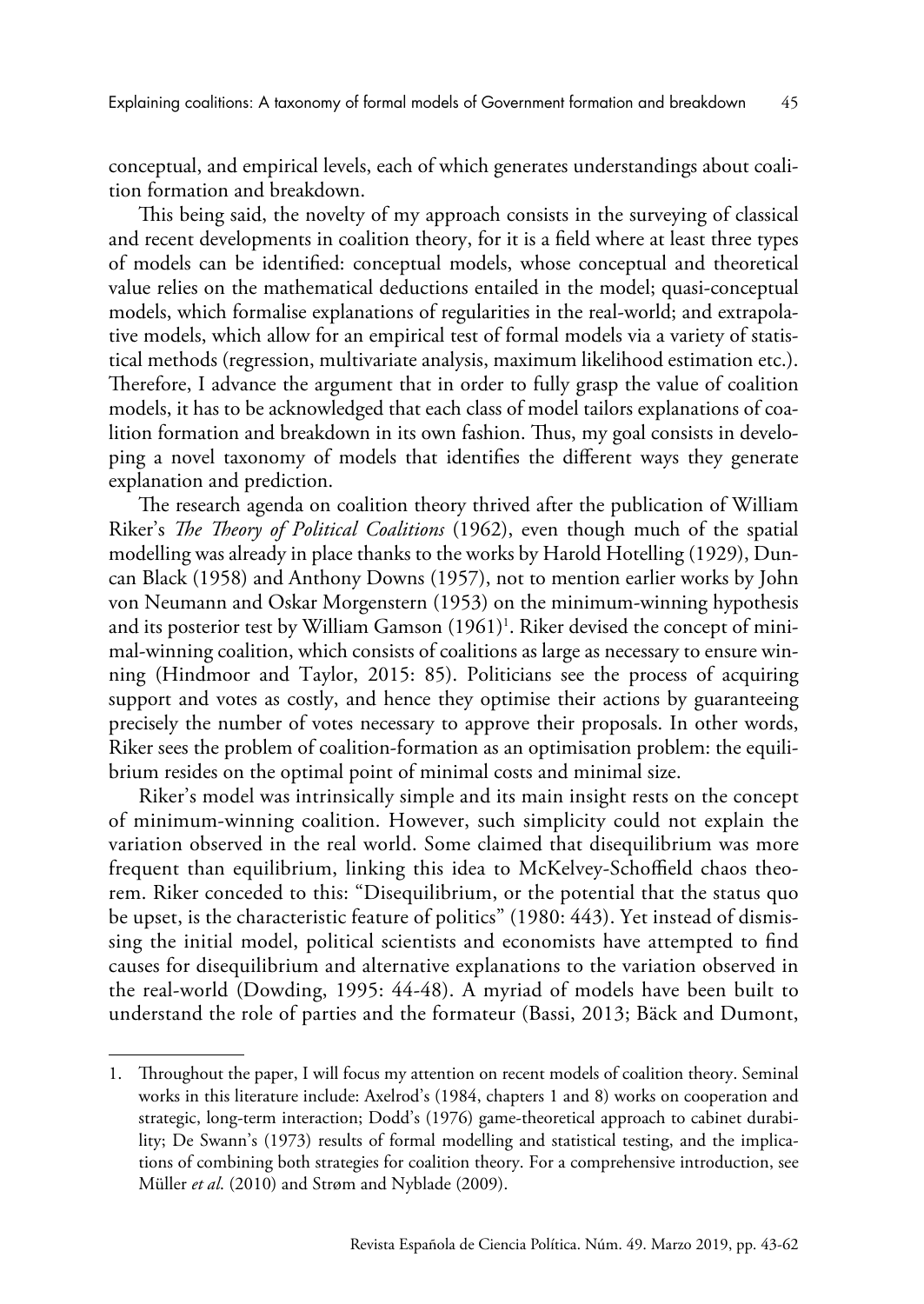2008; Diermeier and Merlo, 2004; Diermeier and Vlaicu, 2011), the process of coalition formation and breakdown (Ansolabehere *et al*., 2005; Giannetti and Sened, 2004; Martin and Stevenson, 2001, 2010; Martin and Vanberg, 2005; Volden and Carrubba, 2004), and the relationship between ministers and coalitions (Huber and Martinez-Gallardo, 2008; Laver and Shepsle, 1996). These models typically address the roles played by prime-ministers, parties, institutional setting, legislative behaviour, ministers etc. The recent institutionalist turn in political science helped to bind these agendas together into a consistent research framework (Dowding and King, 1995: 1-4; Dowding, 1995: 50-55)2 . Nonetheless, instead of following one single theoretical and empirical path, coalition theory is rather an umbrella that covers a myriad of models and research designs, which involve formal modelling, historical analysis, comparative method, statistical tests, and computational simulations.

In the sections that follow, I present examples that sustain the aforementioned categories of models and allow for an evaluation of what we have learnt from models of coalition formation and breakdown. Perhaps, in this field one can fully understand how models play various roles in the discipline. In coalition theory in particular, conceptual and quasi-conceptual models are paramount to tailoring understandings of general phenomena without resorting to direct statistical testing. Evidently, extrapolative models are of utter relevance, and I shall also draw attention to the challenges of performing tests, conducting experiments, and measuring variables. Nonetheless, the vast literature on comparative political coalitions reminds us how empirical tests that lack an underlying explanatory model are bound to accumulate knowledge without building firm explanations. This does not mean that researchers should resign from testing, but rather that formal models are necessary to confer meaning to statistical findings.

After the introduction, the paper is divided into four sections. The first section introduces conceptual models in coalition theory, highlighting their centrality to the foundations of the theoretical endeavour in this literature. In the second section, I discuss the role played by quasi-conceptual models in tailoring explanations of empirical regularities observed in real-world coalitions, such as Gamson's conjecture. The third section focuses on extrapolative models of coalition formation and breakdown, which are paramount to the empirical testing of hypotheses. An assessment section follows suit, and I thereby summarise the taxonomy of formal models in coalition theory.

<sup>2.</sup> Historical institutionalists have also contributed to the theoretical endeavour in coalition theory. By taking a historicist approach to political phenomena, these scholars draw attention to issues of timing and sequencing, and the complex relations between agents and institutions (Pierson, 2004, 2015; Thelen and Mahoney, 2015). In particular, Hacker et al. (2015) analysis of institutional change via drift or conversion offers an interesting epistemology to understand how coalitions may reinterpret institutions to serve their own ends, in a typical bargaining process.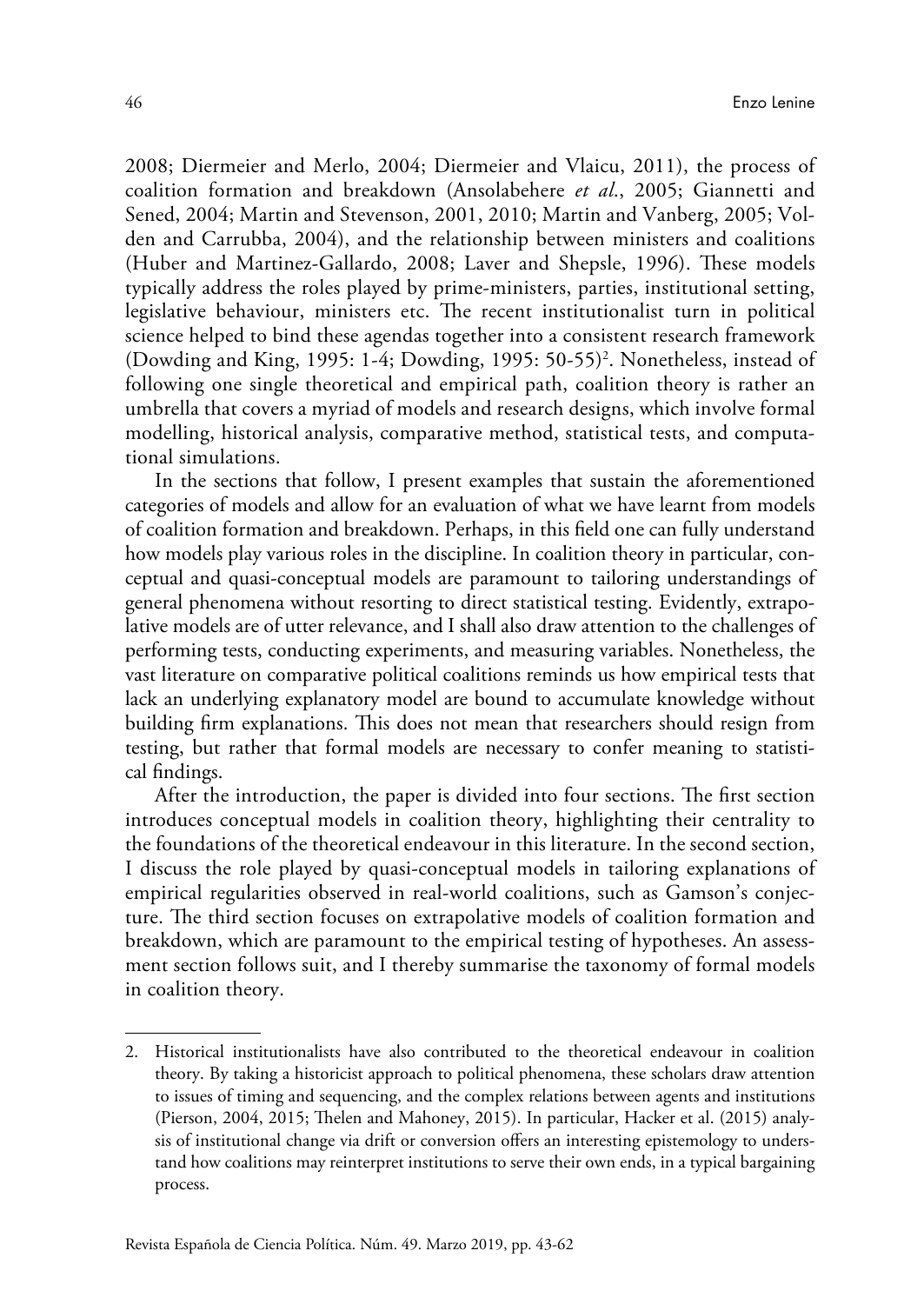# CONCEPTUAL MODELS: SETTING THE FOUNDATIONS OF COALITION THEORY

The roots of coalition theory can be traced back to the seminal works by John von Neumann and Oskar Morgenstern, and Lloyd Shapley, who developed the conceptual models that allowed Riker to design his minimal-winning coalition model. Coalitions are the outcome of bargaining processes that are productively represented by the tools of game theory. In the *Theory of Games and Economic Behaviour* (1953), von Neumann and Morgenstern set the ground for Shapley's model, which, according to Roth, "summarize[s] the complex possibilities facing each player in a game in characteristic function form by a single number representing the 'value' of playing the game" (1988: 4).

The simplicity of Shapley's (or Shapley-Shubik value, in its further developments) model rests on the fact that with three straightforward axioms, one can reach a formula that allows to evaluate an actor's centrality in a coalition: "Our definition of the power of an individual member depends on the chance he has of being critical to the success of a winning coalition" (Shapley and Shubik, 1988: 41). As general as it is, the model offers a concept applicable to any situation where one needs to determine the power of an actor. Some general results of coalition profiles in congress chambers and the United Nations Security Council illustrate how the Shapley-Shubik value is central to the understanding of coalition formation and functioning.

This conceptual model of coalition theory has set the foundations for later developments in the theory. The Shapley-Shubik value served primarily as a ground-breaking model upon which other scholars not only tested its explanatory power, but also derived hypotheses that have been scrutinised in further research projects. Riker (1962), for instance, devised his concept of minimum-winning coalition based on Shapley's model. Clearly, in this case, a conceptual model was essential to set a new research agenda, which produced other models of different natures. To be sure, conceptual models allow for the derivation of empirically testable hypotheses, although they by themselves are not supposed to be directly tested.

To the extent that conceptual models set research agendas and the theoretical/ epistemological lenses through which researchers analyse political phenomena, they play the fundamental role of drawing scholars' attention to quintessential elements of these very phenomena. In the case of coalition theory, the Shapley-Shubik value has defined the importance of pivotal actors in coalition formation and functioning. The conceptual leap to Riker's model is direct and clear. Nevertheless, conceptual models in coalition theory were not capable of explaining regularities in real-world coalitions, nor they were prone to testing in more complex settings. Even Riker's model was subjected to criticism for its inability to explain why disequilibrium in coalition formation and maintenance occurred, especially when comparing across multiples cases (Dowding, 1995). Therefore, conceptual models of coalition do not suffice to offer overarching explanations, opening a window of opportunity for other approaches to modelling.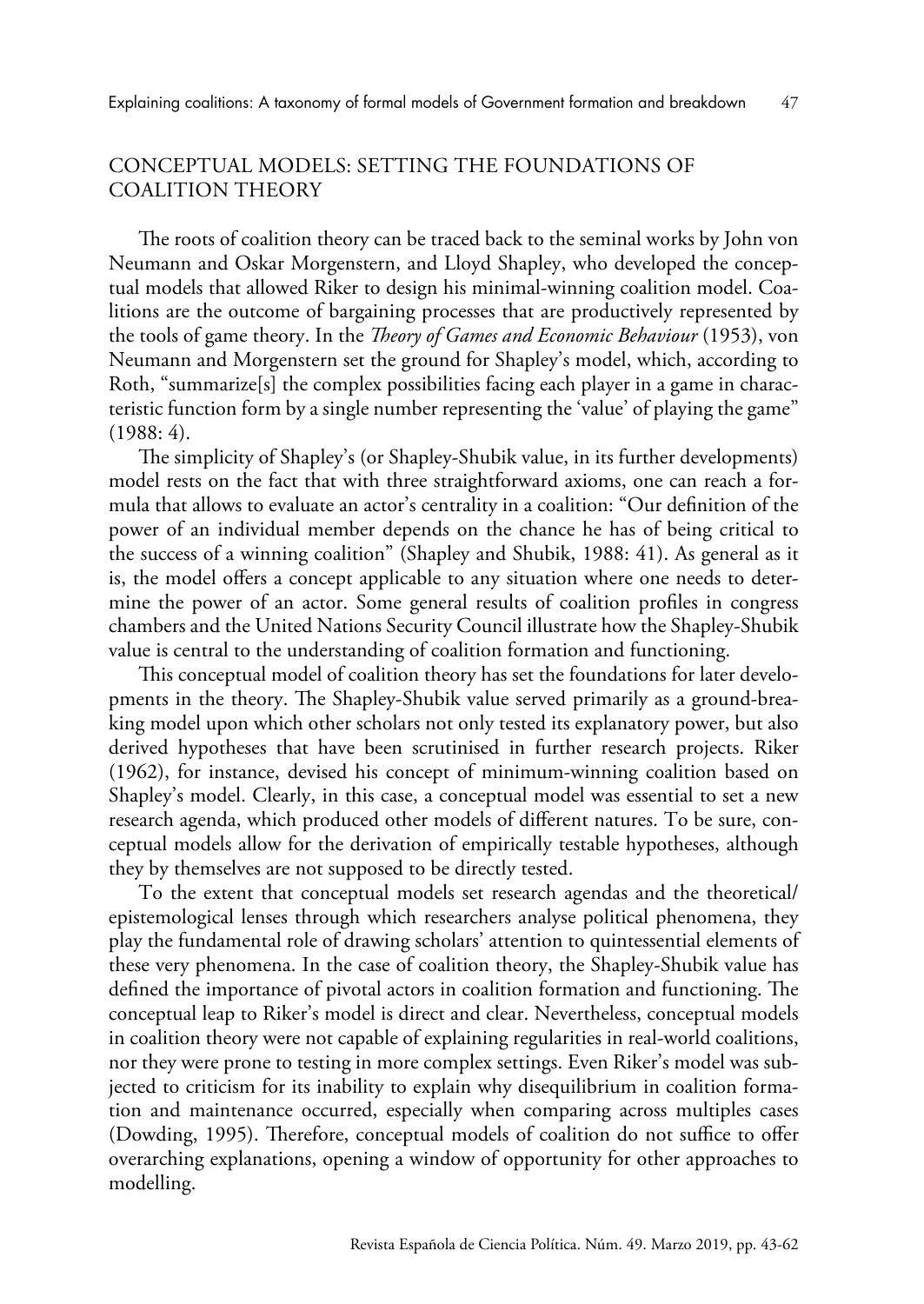# QUASI-CONCEPTUAL MODELS OF COALITION FORMATION: EXPLAINING REGULARITIES

In political science, scholars are frequently faced with patterns in real-world phenomena. The existence of patterns suggests that some sort of mechanism must be at operation. Ideally, political scientists would propose descriptions of the mechanism, further testing them in order to explain the phenomena. Nevertheless, across political science one may find various examples of patterns which are known to exist (due to empirical evidence), but which are not fully described as part of a theoretical endeavour. In coalition theory, Gamson's law —which states that governments distribute portfolios in proportion to each party's contribution of seats to the coalition (Carroll and Cox, 2007; Gamson, 1961)— illustrates the case of an empirical regularity lacking an explanatory mechanism.

This sort of epistemological problem has led coalition modellers to devise quasi-conceptual models. This type of model is designed to explain an observed empirical regularity by resorting to mathematical deductions. Data come first and the model explains their patterns by unravelling potential explanatory mechanisms. To illustrate quasi-conceptual models, I shall present two different ones in coalition theory, showing how the literature uses logic and mathematical tools to enhance arguments and tailor explanations about coalition formation and breakdown.

In a recent article, Michael Laver and Kenneth Benoit (2015) develop a modelcum-typology of party systems that account for the variations of coalition governments observed in 29 European parliamentary democracies. They call this classification "the basic arithmetic of legislative decisions", for it represents the possible outcomes of the electoral process that lead parties to power; and the outcomes of the bargaining process within the legislature. Table 1 displays their typology.

#### Table 1.

| Single winning party    | No single winning party    |                    |                 |                 |  |
|-------------------------|----------------------------|--------------------|-----------------|-----------------|--|
| $S_i \geq W$            | $S_i \lt W$                |                    |                 |                 |  |
|                         | $S_1 + S_2 \geq W$         |                    |                 |                 |  |
|                         | $S_1 + S_2 \geq W$         |                    |                 | $S_1 + S_2 < W$ |  |
|                         | $S_2 + S_3 < W$            | $S_2 + S_3 \geq W$ | $S_1 + S_3 < W$ |                 |  |
| Single winning<br>party | Strongly<br>dominant party | Top-three          | Top-two         | Open            |  |

Universe of possible legislative party systems

*Source:* Adapted from Laver and Benoit (2015: 277). Notation: *Si* is legislative party *i* (varying from one to three parties in this case) and *W* is the winning quota to successfully pass proposals. Laver and Benoit *(ibid.)* limit their example to three parties, but the same logic applies for *n* parties.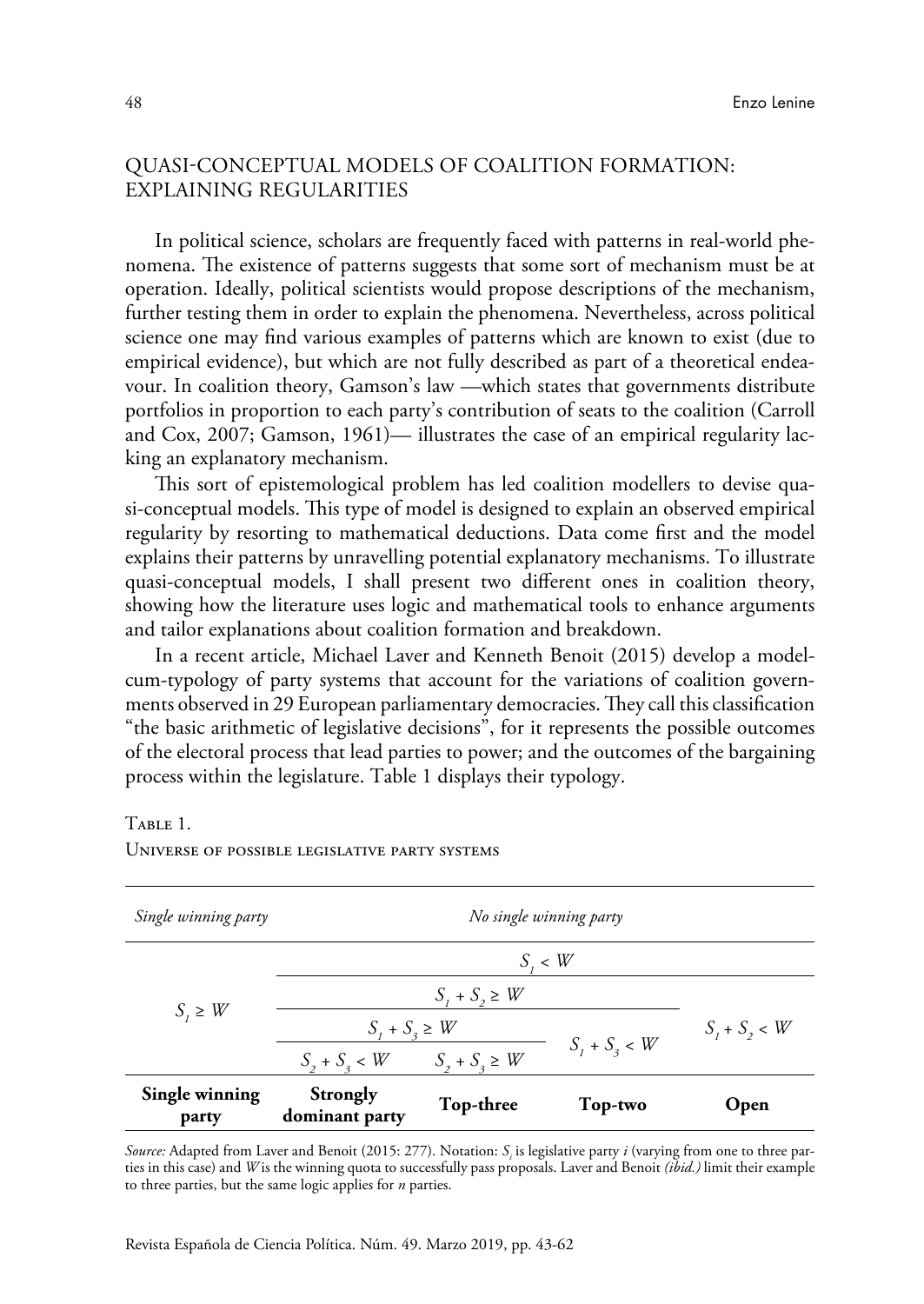The classification in Table 1 represents different scenarios under which coalitions can form. It is not simply a classification per se, because Laver and Benoit (2015) consider the implications of simple logical statements to draw conclusions about how coalitions should form. Those implications are not derived in a game-theoretical fashion, but they still resort to basic mathematical tools and numerical examples to prove the argument and sustain the model. Once their model-cum-typology is presented, Laver and Benoit (*ibid.*) proceed to analyse the empirical distribution of those classes of party systems across their dataset of European democracies. Furthermore, they also resort to multinomial logistic regression to estimate the level of change of each legislative type in face of changes in seat shares. Essentially, their model attempts to provide conceptual grounds to describe and explain regularities observed in European parliaments and estimate coalition change of each type.

Anna Bassi (2013) follows a similar procedure in her works on government formation. Bassi is concerned about what she calls a "prominent empirical regularity": "the share of cabinet portfolios that each government party receives is almost perfectly proportional to the share of legislative seats it contributes to the government […], with no evidence of a formateur advantage even when portfolio payoffs are weighed by salience" (*ibid.*: 777). Departing from that evidence, which sustains Gamson's conjecture of proportional portfolio allocation, she develops a game-theoretical model that "makes predictions in line with Gamson's Law" (*ibid.*: 778). Essentially, her bargaining model determines endogenously the role of the formateur, and it follows four stages of bargaining, which are solved for equilibrium via backward induction. A similar effort to solve the puzzle of Gamson's law has been systematically conducted by Indridi Indridason (2015), who has developed a game-theoretical approach coupled with empirical testing to tailor explanations to the puzzle.

Both models depart from empirical regularities to solve a theoretical puzzle in the literature. A great deal of the literature on coalition theory has developed upon the failures of previous models that could not account for specific phenomena in the real world. Even Riker's initial theory was subjected to criticisms for the lack of predictive power, especially when confronted with empirical data<sup>3</sup>. However, these failures have led researchers to explore the causes and mechanisms of the divergence between models and the real-world. In Bassi's and Laver and Benoit's cases, the models offer explanations of certain regularities in data, connecting the dots through mathematical expressions, implications and propositions. Without the models, we would only

<sup>3.</sup> Riker's model was a simple implementation of the Shapley-Shubik value to determine the minimal-winning coalition. It was institution-free and, therefore, could not account for the variation observed in real world cases. Many counter-examples contradicted his theory on the surface, if one cares about folk predictions. However, Riker's model showed that coalition formation is not a random nor obvious process, which is a prediction of the type-level (i.e., a prediction about a general phenomenon). By devising the minimal-winning coalition concept, Riker identified a rationale for government formation and breakdown, which allowed for further theoretical and empirical developments.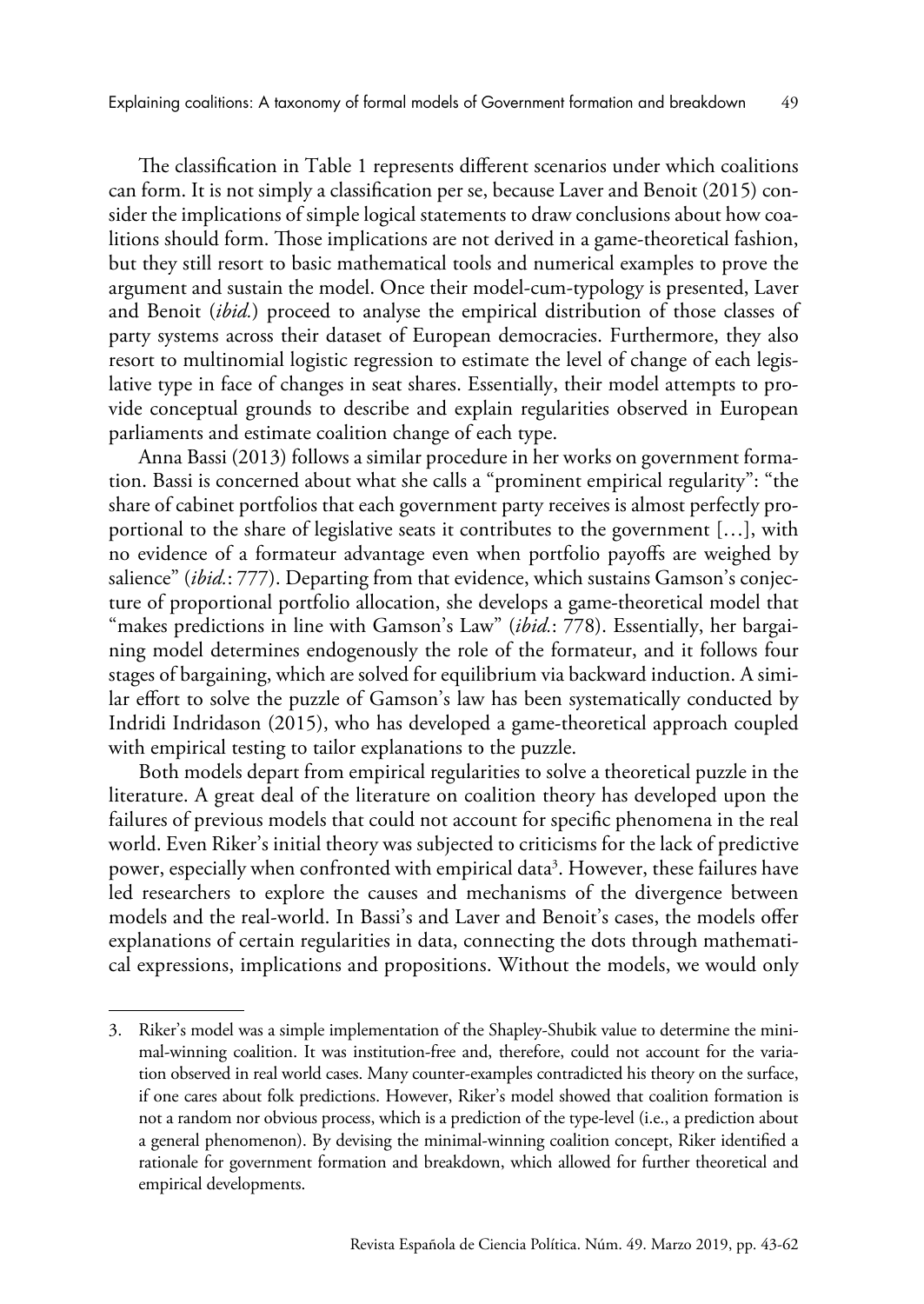be able to observe patterns in data; perhaps, some statistical tests would be capable of correctly predicting phenomena of their interest based upon recurring patterns, but we would not be able to tell the difference between a good and a bad prediction because an underlying explanatory mechanism would be missing. In this sense, the value of their models resides in the explanatory nature and how they give meaning to observed patterns. In other words, they accommodate data into an overarching quasi-conceptual model.

In order to make this point clearer, it is worth mentioning the example of conservation laws in physics. Scientists have always known that some physical quantities obey conservation laws — Isaac Newton's classical mechanics is based upon the notion that momentum is always conserved. Energy conservation was an essential part of thermodynamics and it had been validated by countless empirical evidence and tests (Kuhn, 1977). Nevertheless, a mathematical model capable of explaining why some quantities are always conserved was still absent until the beginning of the  $20<sup>th</sup>$  century. In 1915 and 1918, mathematician Emmy Noether deduced a mathematical model that proved the connection between conservation laws and symmetries, a feat of such importance to physics that Nina Bayer (1999) sums up in the following terms: "They [Noether's theorems] led to a deeper understanding of laws such as the principles of conservation of energy, angular momentum, etc., and also were instrumental in the great discoveries of gauge field symmetries of the 20th century". Empirical evidence was finally connected with a formal, explanatory model that bridged two distinct domains in physics and mathematics.

The aforementioned coalition models are analogous to Noether's theorem: they have been designed to provide explanations of regularities observed in the real world, but which lacked an explanatory mechanism. They are quasi-conceptual because their goal consists in providing explanations to patterns in data rather than solely testing them or advancing a theoretical argument. Daniela Giannetti and Itai Sened's (2004) coalition model of the Italian parliament follows similar lines, with a particular way of connecting the model's predictions with empirical data. They resort to visual tools (mostly graphs of left-right vs institutional dimensions) to locate parties and coalitions throughout Italian history, relating their positions in the two-dimensional space to predictions in the model. They do so because they express doubts about the prospects of using statistical tests (namely, regression) to validate models. Giannetti and Sened affirm:

An important part of the failure to use mathematical models in the analysis of reallife politics stems from an undue loyalty to traditional quantitative statistical analysis in the study of politics. Regression analysis in whatever form is unlikely to help much in analysing such complex environments as multiparty parliamentary systems. The abstract mathematical models of this reality make it succinctly clear (*ibid.*: 513).

I would not make such a strong statement, for there are prospects for combining statistics and formal models (Ansolabehere *et al*., 2005; Signorino, 1999, 2003).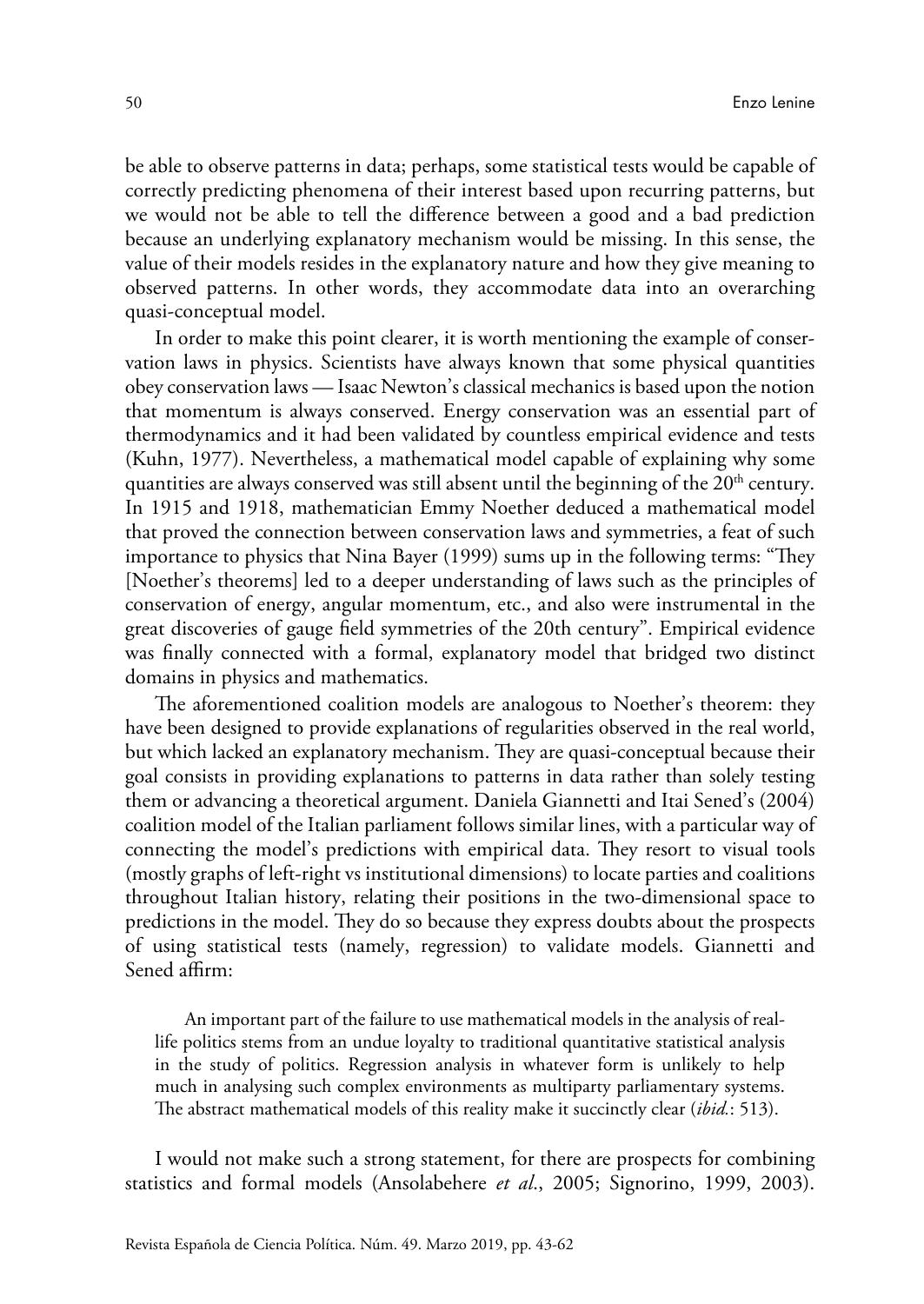Furthermore, researchers might be interested in testing the outcomes of a given model, rather than the underlying assumptions and structure. This is a methodological decision, which does not necessarily end in failure. In the next section, I shall turn to coalition models that are tested via statistics.

## TESTING COALITION MODELS

The bulk of the literature in coalition theory is empirically-oriented, and much of this orientation assumes the form of statistical tests and models. Since the publication of Riker's model, political scientists have been testing his predictions, as well as other models' predictions, via statistics and computational simulations.

Laver and Shepsle (1996) made an important contribution to the testing of coalition models by developing their own model and conducting a computational simulation to validate its structure before fitting empirical data into it. The underlying assumption in their model consists in shifting the attention to the allocation of ministries to explain government formation (and breakdown). Laver and Shepsle state:

For us, then, a *government* consists of an allocation of authority in particular policy jurisdictions to particular political parties with well-known policy representations in the areas. Because there is only a handful of key policy jurisdictions and only a limited number of parties with ministerial-calibre politicians who can credibly be nominated to these, the numbers of different potential cabinets is also limited. Thus, government policy outputs are selected from a finite set of policy forecasts, each forecast being associated with a particular portfolio allocation. The finite nature of the set of credible potential governments means that the business of building and maintaining a government is explicable […] in a more straightforward manner than the general spatial model suggests (*ibid.*: 14-15).

The portfolio allocation model is grounded in eight assumptions based upon Rational Choice Theory (henceforth, RCT), and unfolds over three stages. Firstly, a party is selected to form a cabinet, proposing a certain allocation of ministries. If such allocation differs from the status quo, it advances to stage two, where the members of the coalition accept or reject the proposal. If they accept, it proceeds to the third stage, where the cabinet is voted in the chamber; if members reject, it returns to the first stage.<sup>4</sup> In their analysis, two concepts are crucial: the equilibrium cabinet, which "once it is formed, stays formed because no political actor with the ability to act in such as to bring down the cabinet and replace it with some alternative has the incentive to do so" (Laver and Shepsle, 1996: 61); and the strong party (S), which "participates in every cabinet preferred by a majority to the cabinet in which Party S takes all portfolios"

<sup>4.</sup> Evidently, there exist variations across parliamentary systems, yet the model is fairly representative of the general procedures in government formation.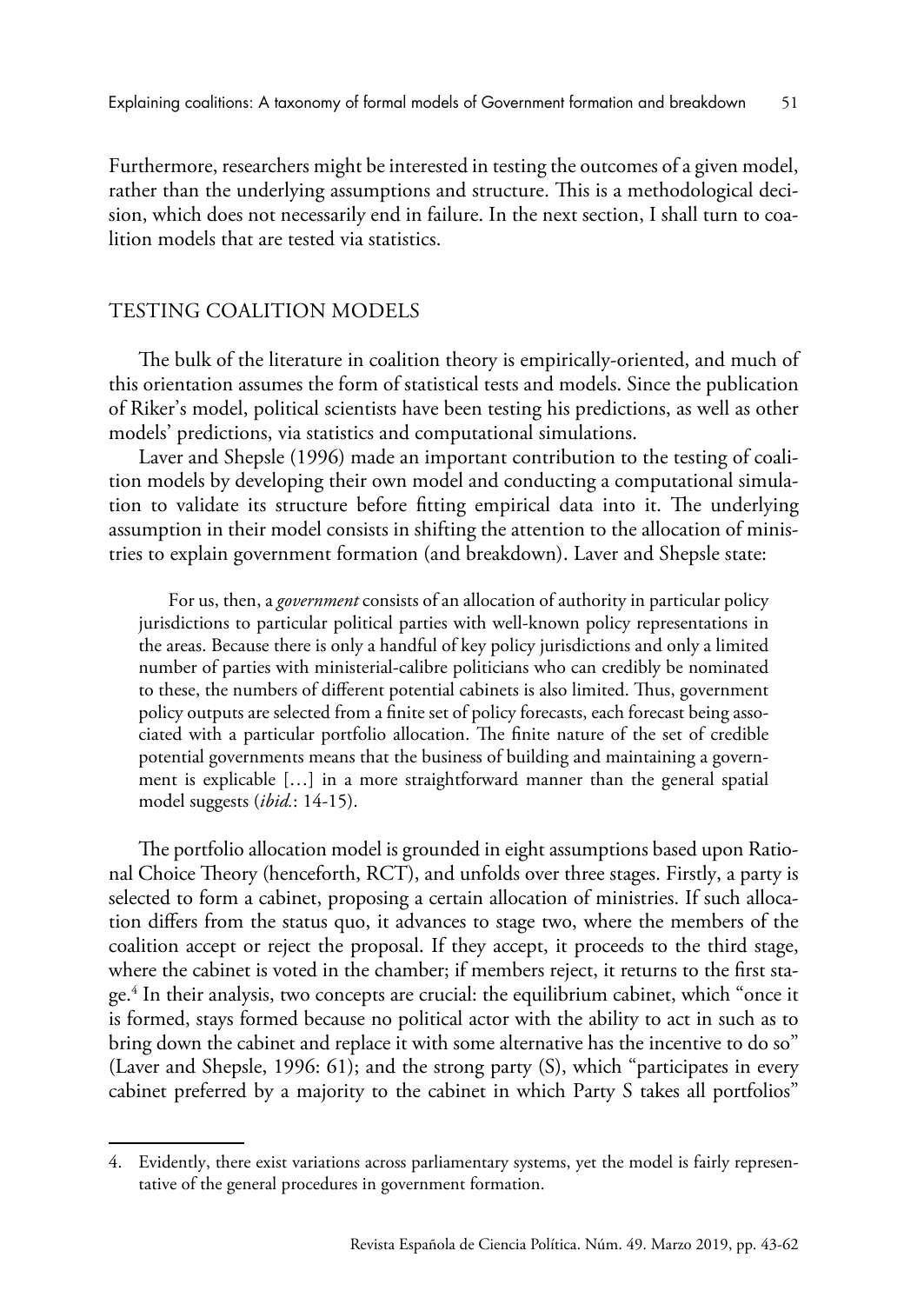(Laver and Shepsle, 1996: 70). Very strong parties lead to the formation of equilibrium parties, because it has the ability to shift the bargaining closer to its ideal point<sup>5</sup>.

The spatial model in Laver and Shepsle (1996) was derived using measures of distance in Euclidean space and theorems based on set theory. The authors acknowledge that formal models "yield expressions that, while rigorously derived, do not give us much intuition about what is likely to happen in particular real-world cases" (*ibid.*: 93), and resort to computational simulation to explore the predictions of their model, specifically "of which factors affect the existence and identity of a strong party" (*ibid.*: 97).

The portfolio allocation model as developed by Laver and Shepsle is representative of the empirically-oriented works in coalition theory. Formal models are tested via the predictions entailed in their theorems and propositions. Perhaps, one of the clearest examples of this approach is the seminal paper on government formation by Lanny Martin and Randolph Stevenson (2001), where the authors derive 21 hypotheses from coalition models and subject them to a test of maximum-likelihood estimation (MLE). They select MLE because it "allows the researcher to choose a distribution for the dependent variable that is appropriate to the true form of that variable" (*ibid.*: 38), which is an important concern if one wants to perform a test that adequately represents the structure of the formal model. Many other researchers follow the same lines: Volden and Carrubba (2004) derive a series of variables to test five coalitions models (including their own) using time-series cross-sectional analysis of a dichotomous dependent variable; Diermeier and Merlo (2004) test for different bargaining procedures that are frequently assumed in formal models; Martin and Stevenson (2010) use the conditional logit model to test for the impact of incumbency in government formation; Becher and Christiansen (2015) develop a formal model of dissolution threats issued by the prime minister and their effects in legislative bargaining, resorting to content analysis to measure the threats, and then combining the measurements with public opinion and legislative data in standard logit regressions.

Alternative empirical tests of formal models can derive statistical measures directly from the structure of the mathematical component of the model. This the case presented in Ansolabehere *et al*. (2005), where the authors identify a misspecification problem in the literature. According to them, the bulk of tests of coalition models uses the number of seats as a measure, but the formal models to which they refer are derived from assumptions on voting weights. As they state:

<sup>5.</sup> In their analysis, the authors conclude: "[A] powerful position in the decisive structure enhances a party's control over the making and breaking of governments in two ways. First, a more dominant position in the decisive structure is far more likely to make a party strong, and hence an essential member of any government. Second, while even parties with weaker positions in the decisive structure can be strong if they occupy the right position in the configuration of party positions, dominant parties are far more likely than these to be very strong, and thus not to have to rely on their ability to win standoffs" (Laver and Shepsle, 1996: 105).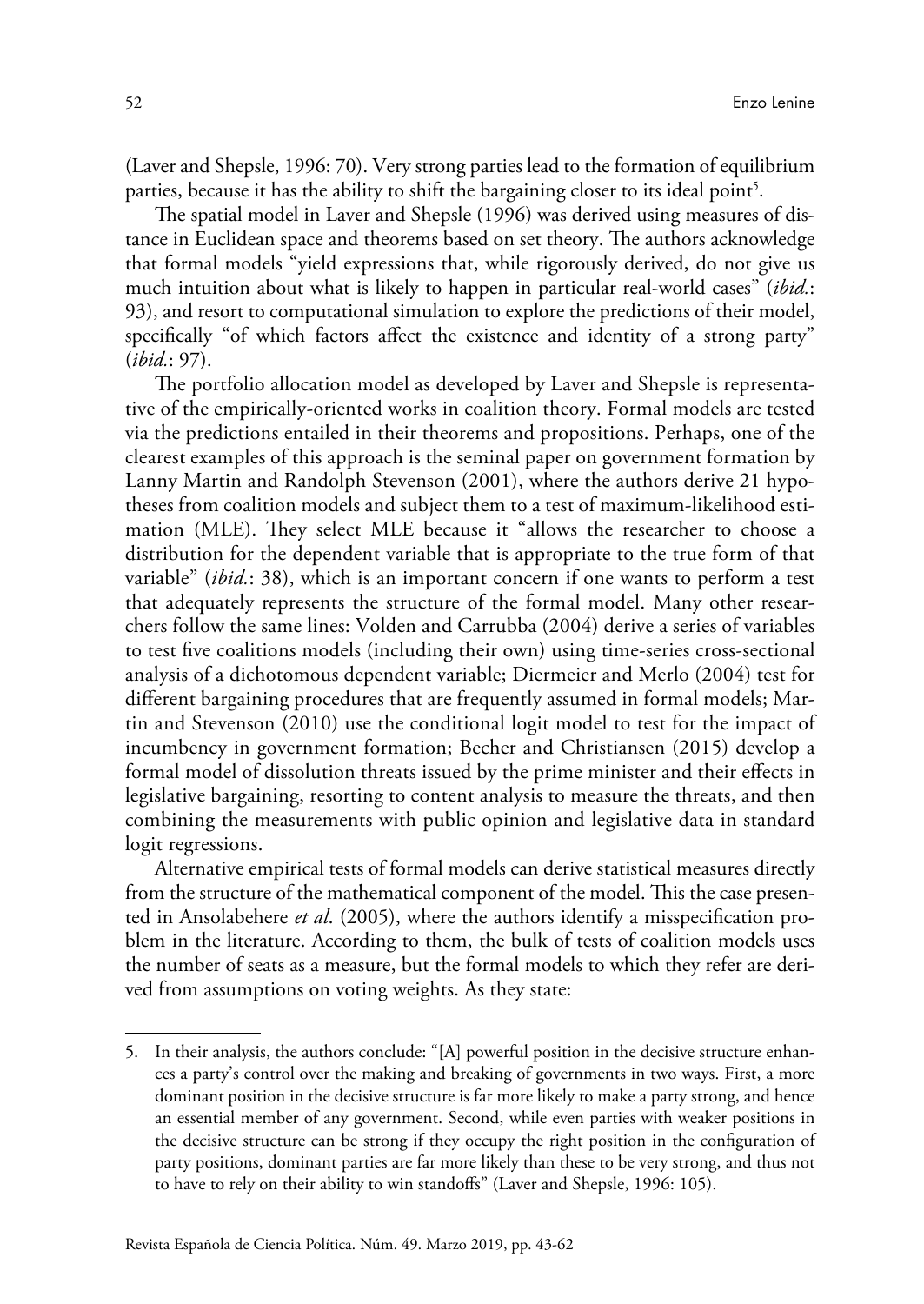Voting weights complicate empirical testing of these models. Seat shares do not equal voting weight share, and  $(...)$  the approximation can be quite poor. As a result, regression analyses relating seat shares to shares of posts, as done in most empirical work on this topic, will generally yield biased estimates of the relationship between voting weights and cabinet posts. The estimated coefficients of other variables, such as an indicator of the formateur, will also be affected (Ansolabehere et al., 2005: 552).

These considerations are important not only to their model, but also to the tailoring of explanations and conclusions from the empirical test. The authors, thus, propose a model where the costs and voting weights can be regressed. They do so, because "the appropriate independent variable that measures a party's bargaining strength is its share of the voting weight in the legislature" (*ibid.*: 554). It is worth noting that this is one among many other possible specifications to the problem. The authors are aware of that and the implications of other specifications, but they have chosen this particular one because they were able to estimate the model. This a crucial issue, since models (whether purely mathematical or statistical) are constrained by their tractability and solvability (Signorino, 2003) $^6$ .

Despite such innovativeness, the literature still follows the standard approach of generating hypotheses from models' theorems and testing them independently from the structure. Hanna Bäck and Patrick Dumont (2008), in designing their two-stage model of the role of the formateur in government formation, provide a compelling argument about why the structural approach might be difficult to represent. The authors state:

Optimally we would like to statistically model the two stages as interdependent, e.g., using a similar approach of analyzing strategic interaction as presented by Signorino (1999). Problems of application in this setting however abound: first, we are here dealing with a two-stage game where one actor (e.g., the Head of State) is making a choice in the 1st stage, and another actor (the formateur) is then interacting with other actors (the other parties); second, we are dealing with a large number of choice alternatives, and the number of choices vary across formation opportunities; finally, we are here dealing with some theories that make multiple equilibrium predictions, which makes it difficult to assign probabilities over outcomes (Signorino 1999, p. 294). An alternative statistical approach would be to use some sort of nested model, which would allow for sequential choices (Bäck and Dumont, 2008: 360-361).

As we can see, deriving a test that respects the structure of the original formal model is not an easy task. Nevertheless, this is a matter of uttermost importance for the validation of empirical tests and their conclusions. Explanation rests on the

<sup>6.</sup> This is particularly true of phenomena pervaded with nonlinearities, which in politics take the form of uncertainties. These uncertainties, once represented in a formal model, may produce divergent solutions, depending on how they manifest themselves in the process of solving for the model.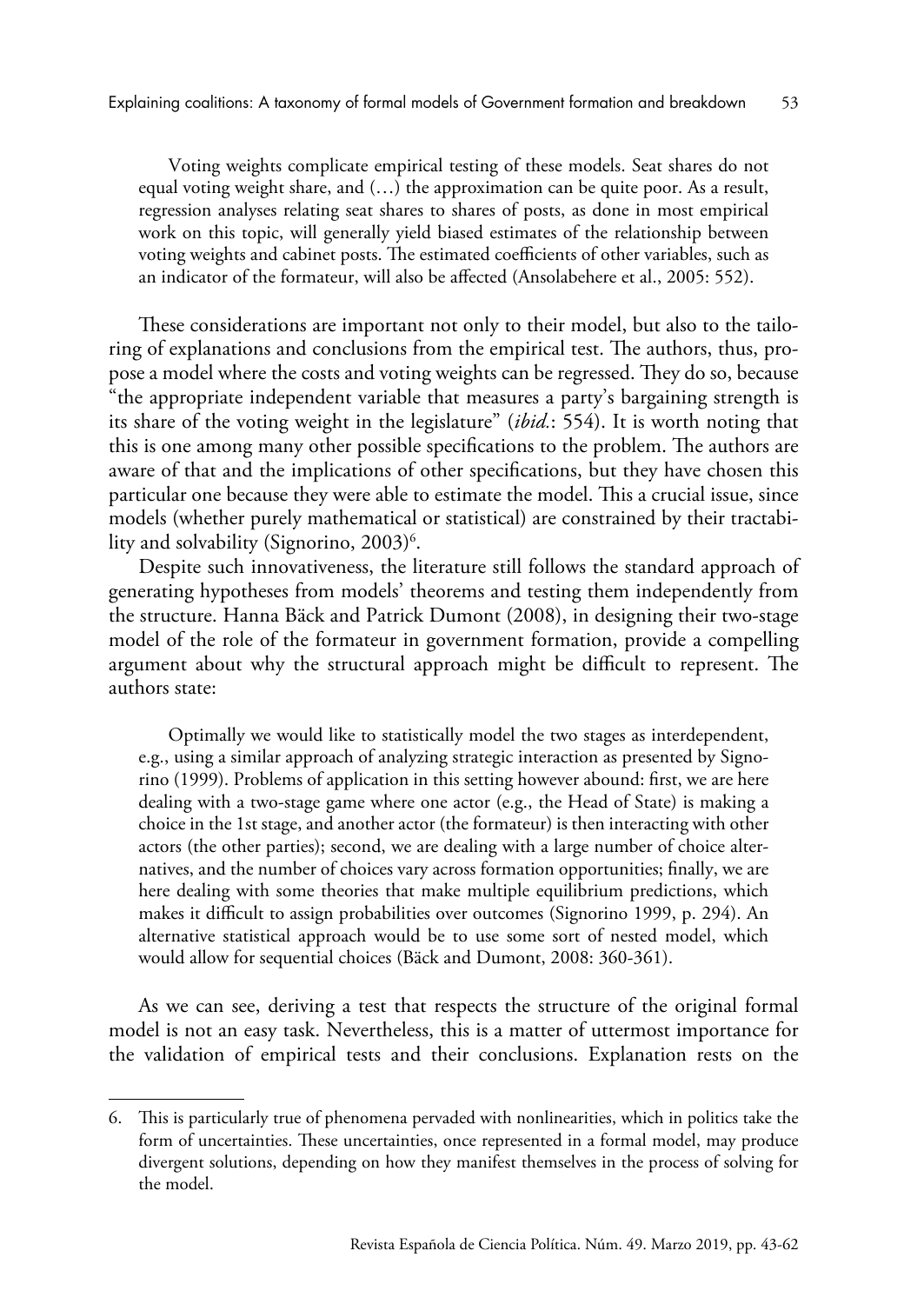mathematical derivations entailed in the model, for they provide the links between the operating mechanisms of a particular phenomenon. Furthermore, from the same model different researchers might generate different hypotheses, but telling which one is true to the model is a matter that can only be settled by referring to the structure. If the test is poorly connected to the structure, then settling the case becomes much harder. Therefore, building this connection — for example, via appropriate derivation of equations (see Signorino, 2003) or measurements (Ansolabehere *et al*., 2005) — is essential to enhance explanations and conclusions.

#### ASSESSMENT

Writing in their seminal book *Games and Decisions* (1957), Robert Luce and Howard Raiffa addressed the challenges that coalition studies would face as part of the conceptual and empirical features of coalitions. As a game that is played by *n* actors, it is only natural that the level of complexity entailed in a model is far higher than that of a two-person game. The authors suggest:

A major obstacle to developing a satisfactory theory of coalition formation is that in the present formalizations of a game no explicit provisions are made about communication and collusion among the players […]. Thus any theory of collusion, i.e., of coalition formation, has a distinctly *ad hoc* flavour. The difficulties in making assumptions about communication appear, at least superficially, to stem from the variety of rules which are found in empirical situations. […]. In addition to the conceptual complications of collusion, there are inherent practical complications as *n* gets larger, for the number of possible coalitions increases at a fantastic rate; the difficulty of a detailed analysis of a two-person game such as chess is minor compared to a similar analysis of most *n*-person games. One of the principal features of the current theory is to bypass such a detailed analysis. That we can successfully avoid combinatorial problems at the conceptual level does not necessarily mean that we can do so when dealing with empirical situations (Luce and Raiffa, 1957: 156).

Since then, we have walked a long path of modelling and testing. Even though the specificity of many studies seems to confirm the aforementioned *ad hoc* character of the literature on coalition theory, this is an impression limited to the surface of the theoretical and empirical advances in the field. The difficulties posed by a n-player game have been tackled through the theoretical and methodological lenses within specific institutional settings. The rules of the game eliminate combinatorial problems that would render coalition models intractable. Furthermore, thanks to an enormous collective effort to collect, systematically organise and test data, researchers can tailor their models to explain observable patterns and derive their hypotheses.

The three classes of models presented above reflect the lessons learned since the publication of Riker's book. Conceptual models have set the theoretical grounds that allowed for the development of empirical tests —not to mention data collection— and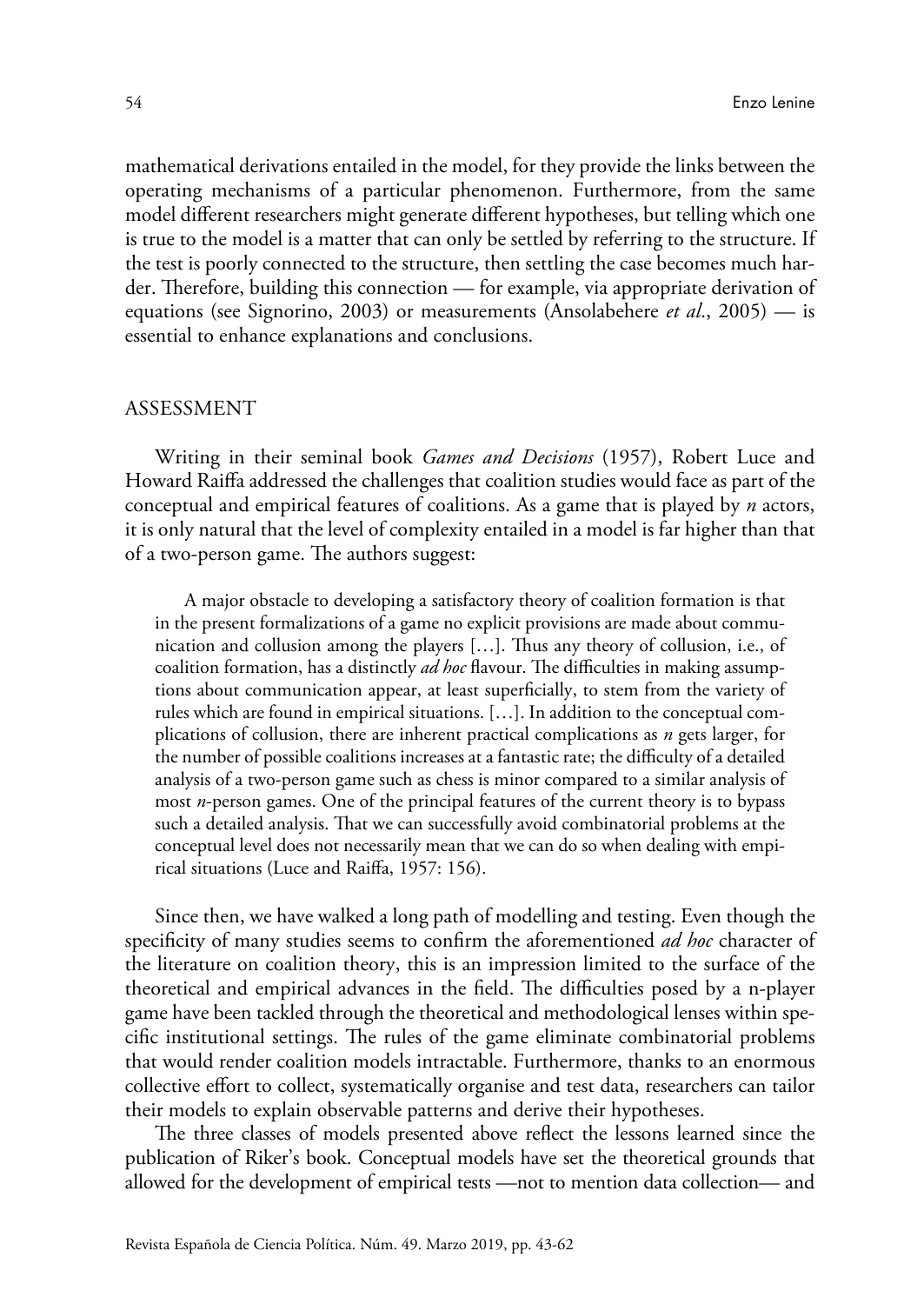have led to a better understanding of the boundaries of explanation in coalition theory. Regularities in data which lack explanatory mechanisms have extensively benefited from quasi-conceptual models. Last, but not least, statistical tests have played an important role in assessing coalition models' predictions. All these models combined constitute the edifice of coalition theory.

However, when it comes to testing formal models in coalition theory, one important challenge still remains: how should modellers and empiricists alike connect the mathematical part of the formal model and the statistical test? This issue has been recently placed under scrutiny by Signorino and his colleagues, who have developed solutions to the problem of structural consistency between formal model and statistical test. Bridging both sides of the same problem demands returning to the original deductions entailed in the mathematical model and statistical equations, connecting them via mathematical tools such as Taylor series, numerics etc. Evidently, this is a particular set of solutions which requires specific training, meaning that the bulk of empirical testing will probably follow the path of deriving hypotheses from a model's outcomes and testing them via classical statistical tests.

Nonetheless, the taxonomy hereby proposed reveals the relevance of mathematical models —and rational choice models, in particular— to political science, which is of uttermost importance if one considers the misunderstandings and prejudices against RCT. To be sure, after the publication of Donald Green and Ian Shapiro's critique (1994), many scholars have echoed criticisms against the explanatory potential of rational choice models. Some have argued that rational choice theorists were plotting against other methodological approaches, attempting to confer a hegemonic status on RCT (Becker, 1976). Others have suggested, following Green and Shapiro (1994), that rational choice models are intrinsically trivial, failing to explain various cases and political phenomena. Although some of those criticisms might be true of certain rational choice models, it is rather a generalisation that fails to understand the diversity of rational choice approaches (Cox, 1999, 2004; Dowding, 1995, 2005, 2016; Hindmoor and Taylor, 2015; Morton, 1999), not to mention the current declining presence of formal models in the pages of top-tier journals (Jacoby *et al*., 2017; Ishiyama, 2015; Norris, 1997). In this sense, the explanation-oriented taxonomy of rational models offers a more nuanced understanding of modelling and models, and their relevance to the discipline.

Among many things, coalition theory has taught us that formal models serve distinct purposes, each of which answering its own set of research questions. The existence of the aforementioned classes of models —which is just one among others that could be tailored to classify models— contradicts the discourse that labels models as fables or parables (Cartwright, 2010; Rubinstein, 2012). Models as fables might be comparable to conceptual models, but not all models are solely concerned with concepts, paradoxes and other theoretical issues. In coalition theory, models play all three roles that I have identified, and each shape the research agenda in their own respect. In doing so, they contribute to the accumulation of knowledge in coalition behaviour and the development of the field as a whole. Table 2 summarises the main ideas advanced by the aforementioned taxonomy of models.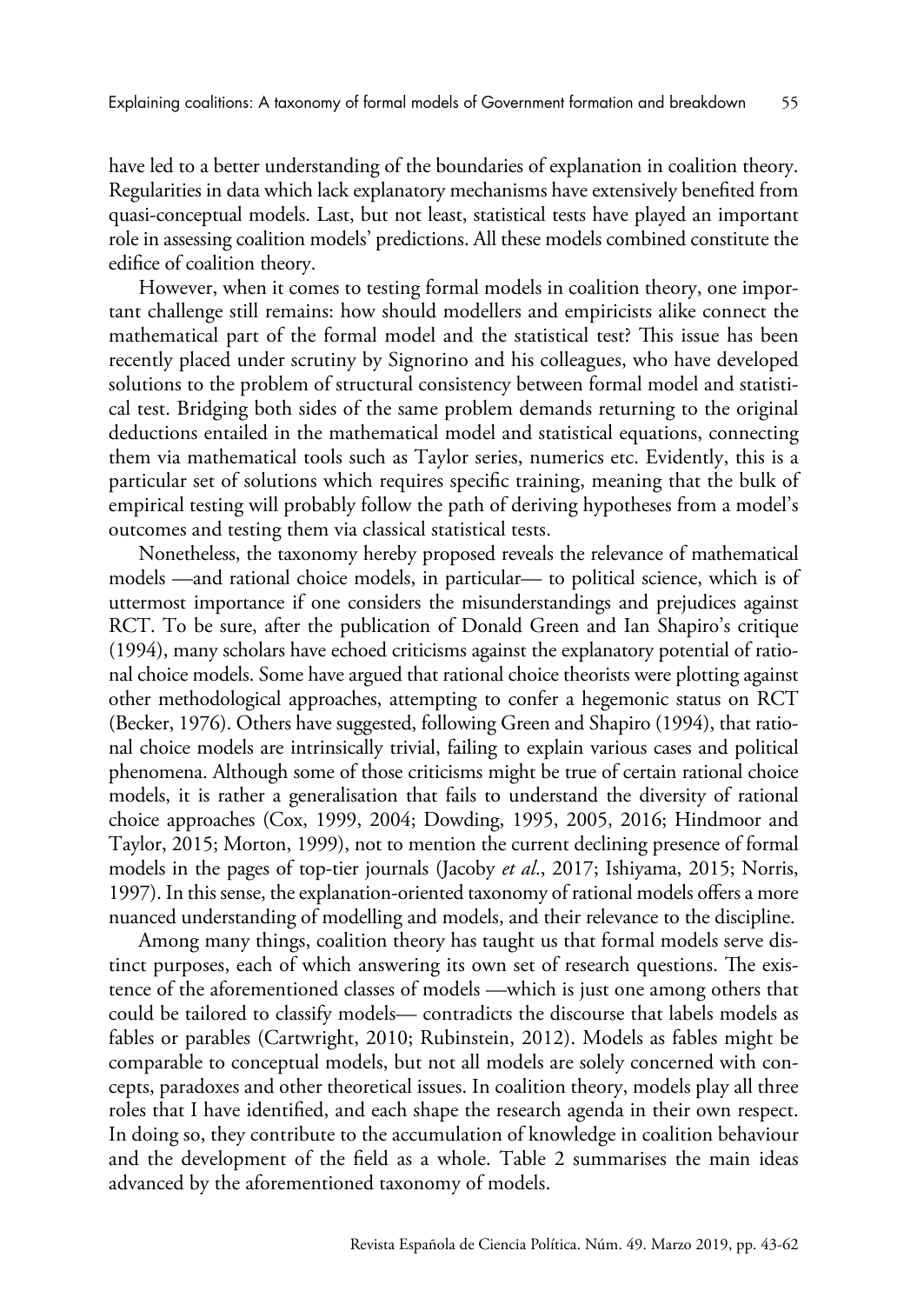# TABLE 2. Taxonomy of models

| Type             |                              | Description                                                                                                                                                                                                                                           | <b>Examples</b>                                                                                                                                                                                     |
|------------------|------------------------------|-------------------------------------------------------------------------------------------------------------------------------------------------------------------------------------------------------------------------------------------------------|-----------------------------------------------------------------------------------------------------------------------------------------------------------------------------------------------------|
| Conceptual       |                              | These models advance concepts<br>and predictions via mathematical<br>expressions derived from set<br>theory and game theory. They are<br>not empirically testable, yet their<br>predictions offer logical<br>explanations about general<br>phenomena. | Lloyd Shapley<br>(1988)<br>Richard D.<br>McKelvey (1976)<br>Norman<br>Schoffield (1978)                                                                                                             |
| Quasi-conceptual |                              | The model explains an observed<br>empirical regularity by resorting<br>to mathematical deductions.<br>Data come first and the model<br>explains their patterns.                                                                                       | Anna Bassi (2013)<br>Daniella Giannetti<br>and Itai Sened<br>(2004)<br>Indridi Indrason<br>(2015)<br>Michael Laver and<br>Kenneth Benoit<br>(2015)                                                  |
| Extrapolative    | Data-fit                     | Mathematical model and<br>statistical test are not structurally<br>linked via mathematical<br>expressions. Hypotheses are<br>formulated based on the model's<br>propositions and theorems, and<br>then subject to an appropriate<br>statistical test. | Craig Volden and<br>Clifford Carrubba<br>(2004)<br>Hanna Bäck and<br>Patrick Dumont<br>(2008)<br>Lanny Martin and<br>Randolph<br>Stevenson (2001)<br>Michael Laver and<br>Kenneth Shepsle<br>(1996) |
|                  | Mathematical-<br>statistical | Statistical tests are derived directly<br>from the mathematical model. In<br>this case, the test represents the<br>details of the model. There is a<br>structural, mathematical link<br>between the formal model and the<br>statistical test.         | Stephen<br>Ansolabehere et al.<br>(2005)                                                                                                                                                            |

*Source:* The author' own elabotarion*.*

*Note:* The examples provided here refer only to coalition theory. The classification, however, can be extended to other models.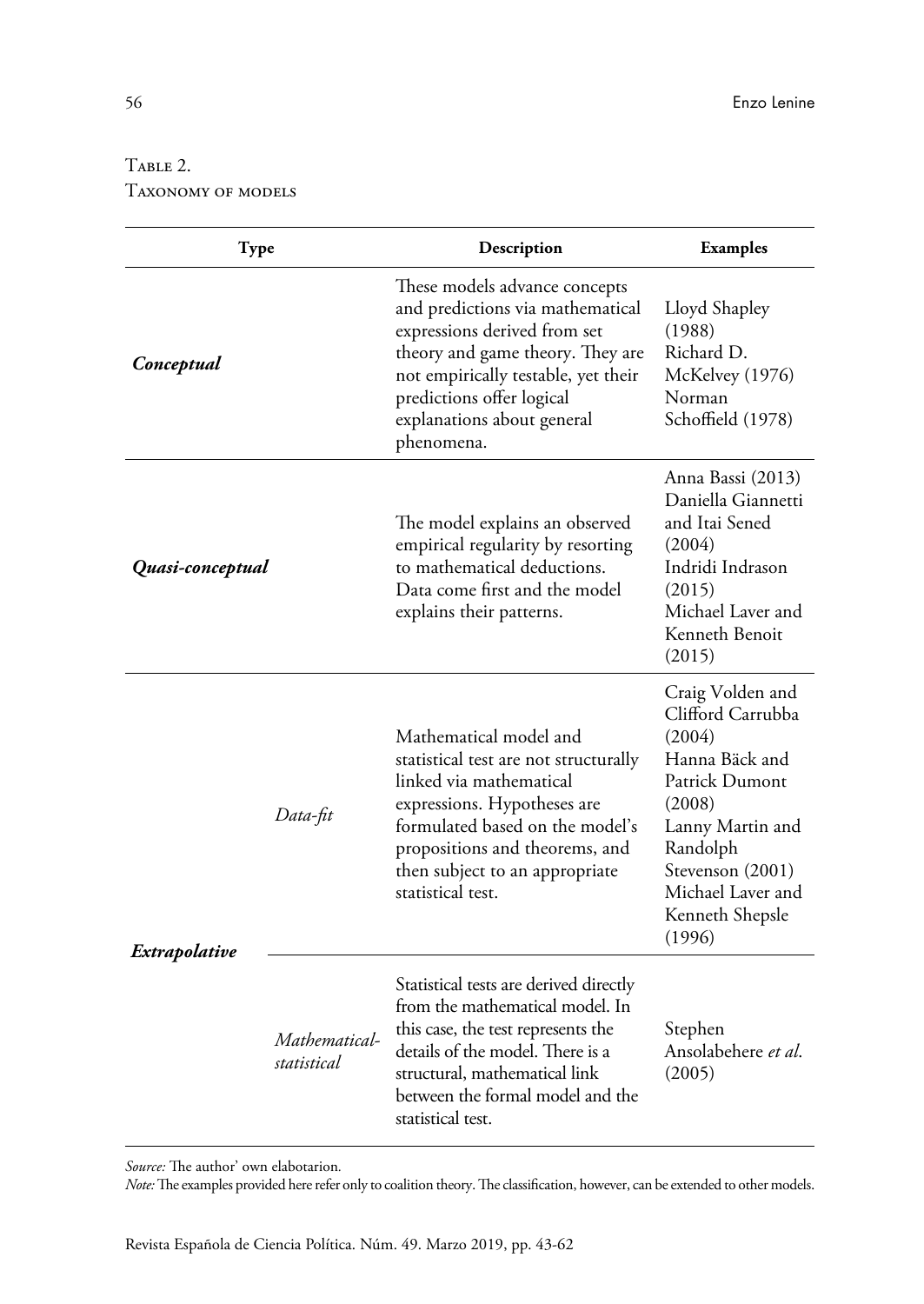Nevertheless, there are still challenges to be faced. As mentioned previously, addressing the structural settings of models is an issue of uttermost importance, which may enhance the explanatory capabilities of empirical tests. Yet this requires political scientists to combine efforts to devise appropriate mathematical-statistical links between model and test, not to mention measurements, which are an integral part of model testing. Measuring the correct variables in the model guarantees that the test is true to the mathematics, and it is itself a challenge. Our measurements are based upon data available, and on our interpretations of what they mean to the model and statistical test. However, they may prove to be incorrect, inaccurate or imprecise, as shown in the case of voting weights. Therefore, extra efforts to improve measurements constitute an important challenge in coalition theory. Nonetheless, by being aware of these methodological issues, we might be able to work on inventive ways for collecting appropriate data and building the necessary bridges between model and test.

## CONCLUSION

Since the publication of Riker's work back in 1962, the field of coalition theory has thrived and now constitutes one of the main research areas in political science. Throughout the development of the field, RC models played an important role in tailoring explanations and generating predictions about a variety of phenomena involving coalition formation and breakdown. These models shed light on the connections between agents, institutional rules and political contexts, offering insightful perspectives about the dynamics of coalitions.

Throughout this article, I have surveyed examples of coalition models attempting to show how they serve different purposes when building explanations. In spite of the fact that the literature (opponents of models included) has tended to think of the predictability of a model solely in terms of empirical tests, models can come in distinct flavours, offering predictions in the conceptual level; unravelling the explanatory and predictive mechanisms underlying regularities; and extrapolating the mathematical expressions to fit data or derive statistical tests. All these types share the essential characteristic of models, i.e., predictability. After all, models are designed to generate predictions and explanations, and that should be the currency to judge their success. The question here is that prediction should not be restricted to the results of an empirical test, especially when it resorts to data-fit techniques.

The field of coalition theory is prolific, and knowledge is still under construction in this literature. Recent works on the complexity of the coalition game have drawn attention to a myriad variables, such as verticalization of political alignments in different territorial levels (i.e., national and subnational), and nationalization of political parties (Albala, 2018). By examining how coalition bargaining may take place in a feedback process between different layers of political competition, this literature has the potential to offer ground-breaking insights on government formation, maintenance and breakdown. In this context, formal models may provide an invaluable aid in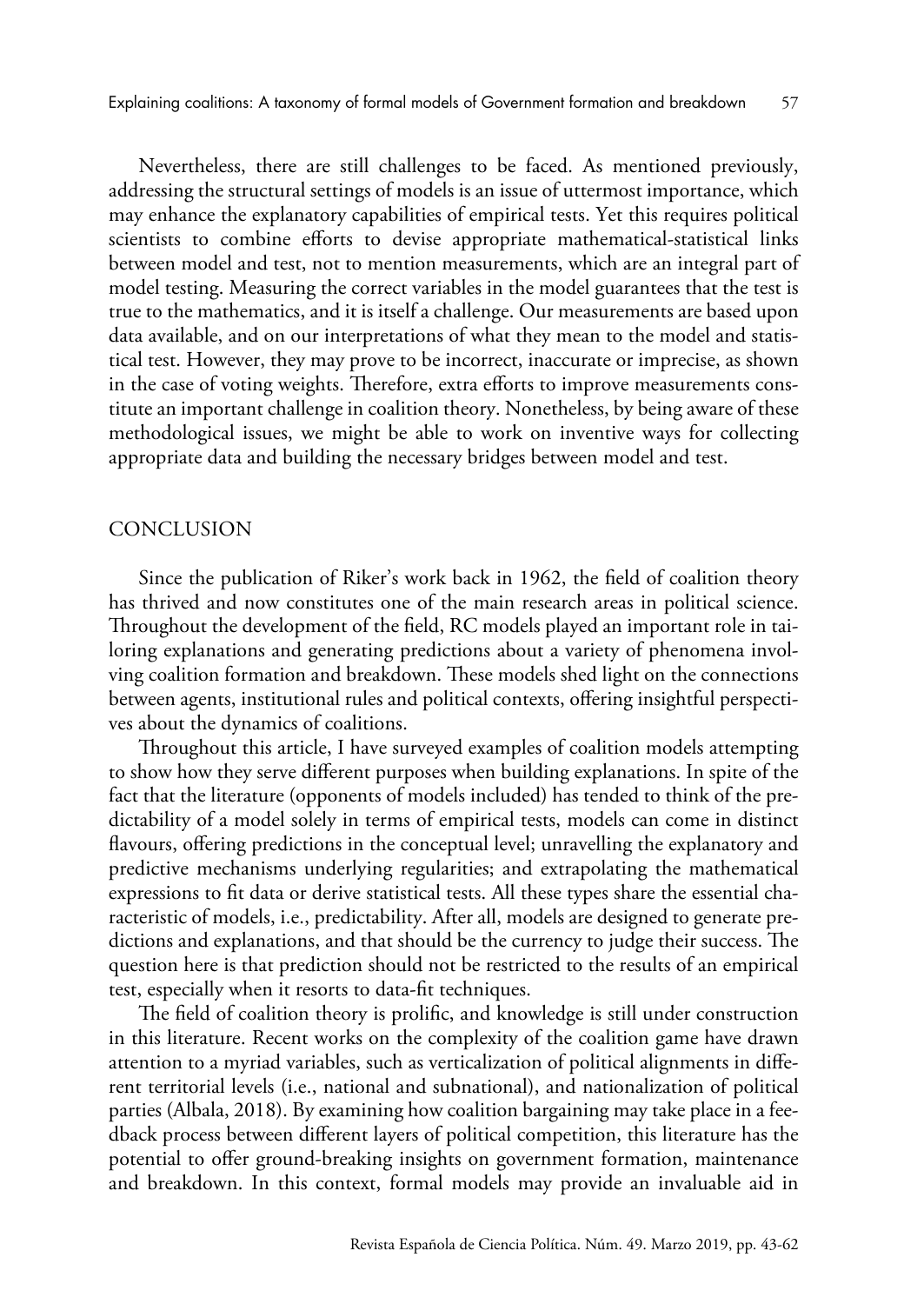tailoring explanations to the aforementioned phenomena, especially mathematical-statistical models for they are well suited to incorporate the nonlinearities entailed in such complex, iterative, multilayered phenomena.

Coalition theory, as one can see, is a lively field where researchers have been generating a variety of explanations and predictions, resorting in this process to a myriad methodological approaches. It is only natural that models will play a fundamental role in the new generation of coalition explanations. The taxonomy presented here can help us understand the various types of models and the predictions they generate, which is quintessential to judging their explanatory power and to designing the appropriate model for each type of phenomena. With all this theoretical and methodological arsenal at hand, we can only expect coalition theory to thrive further in the years to come.

## ACKNOWLEDGEMENTS

I would like to thank Prof. Keith Dowding (Australian National University), Prof. Patrick Dumont (Australian National University), and Dr. Ivette Carrascal (UNILAB-Malês) for their invaluable comments on the first version of this paper. I would also like to thank the anonymous reviewers for their feedback on this work.

#### *References*

- Albala, Adrián. 2018. "The missing piece: Introducing the 4th generation of coalition theories", in Adri*á*n Albala and Josep Maria Reniu (eds.), *Coalition Politics and Federalism*. Amsterdam: Springer. Available at: [https://doi.org/10.1007/978-3-319-75100-9\\_2](https://doi.org/10.1007/978-3-319-75100-9_2).
- Ansolabehere, Stephen, James M. Snyder Jr., Aaron B. Strauss and Michael M. Ting. 2005. "Voting Weights and Formateur Advantages in the Formation of Coalition Governments", *American Journal of Political Science*, 49 (3): 550-563. Available at: <https://doi.org/10.1111/j.1540-5907.2005.00141.x>.
- Axelrod, Robert M. 1984. *The Evolution of Cooperation*. New York: Basic Books.
- B*ä*ck, Hannah and Patrick Dumont. 2008. "Making the First Move", *Public Choice*, 135 (3-4): 353-373. Available at: <https://doi.org/10.1007/s11127-007-9267-5>
- Bassi, Anna. 2013. "A Model of Endogenous Government Formation", *American Journal of Political Science*, 57 (4): 777-793. Available at: [https://doi.org/10.1111/](https://doi.org/10.1111/ajps.12031) [ajps.12031](https://doi.org/10.1111/ajps.12031).
- Bayer, Nina. 1999. "The Heritage of Emmy Noether in Algebra, Geometry, and Physics". *Israel Mathematical Conference Proceedings*, vol. 12, 20 September 2017. Available at: Available at: [https://bit.ly/2VmoXGZ.](https://bit.ly/2VmoXGZ)
- Becker, Gary S. 1976. *The Economic Approach to Human Behavior*. Chicago, Chicago University Press. Available at: [https://doi.org/10.7208/chicago/9780226217062.001.0001.](https://doi.org/10.7208/chicago/9780226217062.001.0001)
- Black, Duncan. 1958. The Theory of Committees and Elections. Cambridge: Cambridge University Press.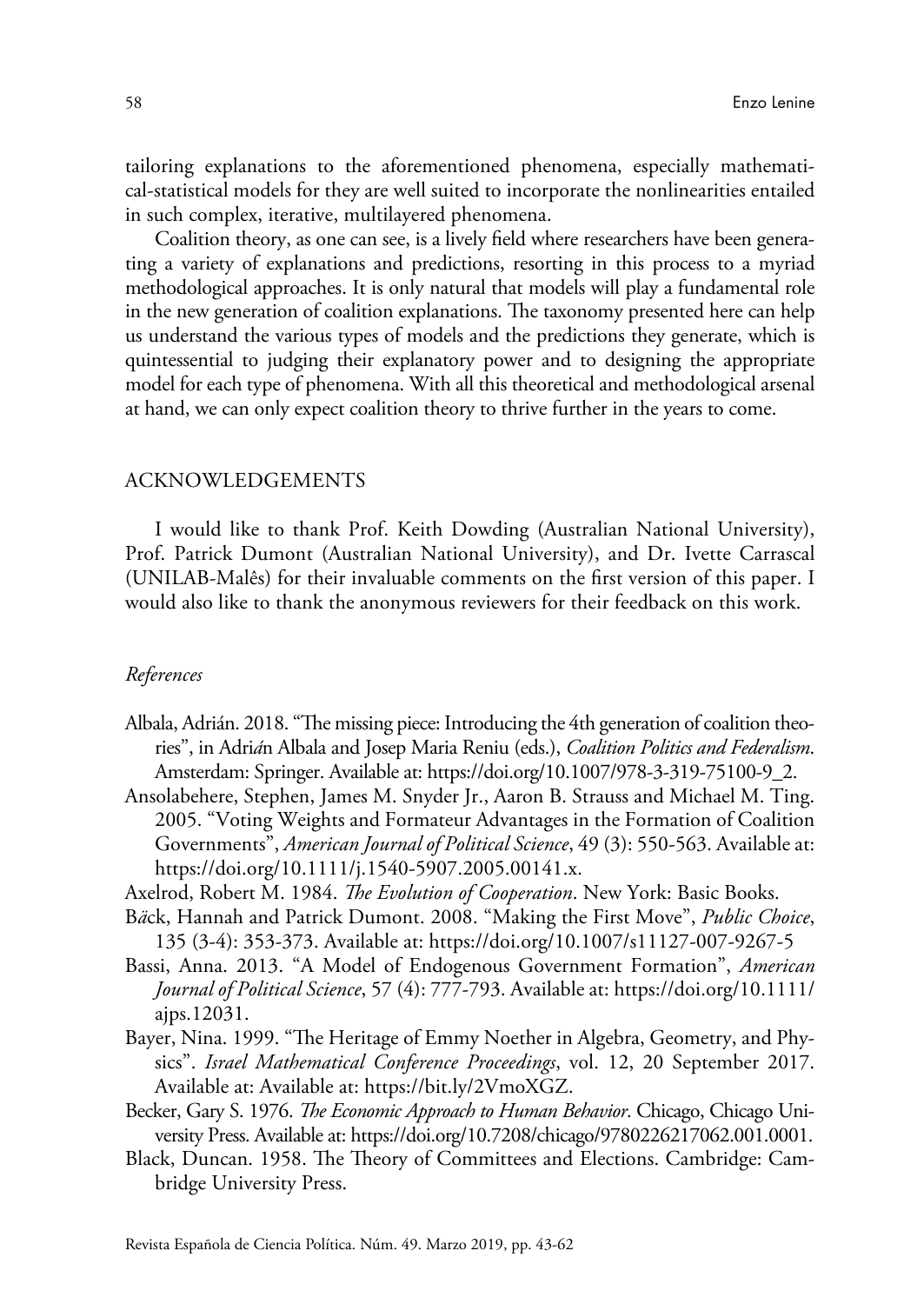- Carroll, Royce and Gary W. Cox. 2007. "The Logic of Gamson's Law: Pre-election Coalitions and Portfolio Allocations", *American Journal of Political Science*, 51 (2): 300-313. Available at: <https://doi.org/10.1111/j.1540-5907.2007.00252.x>.
- Cartwright, Nancy. 2010. "Models: Parables v Fables", in Roman Frigg and Matthew Hunter (eds.), *Beyond Mimesis and Convention: Representation in Art and Science*. Amsterdam: Springer Netherlands. Available at: [https://doi.](https://doi.org/10.1007/978-90-481-3851-7_2) [org/10.1007/978-90-481-3851-7\\_2](https://doi.org/10.1007/978-90-481-3851-7_2).
- Cox, Gary. 1999. "The Empirical Content of Rational Choice Theory: A Reply to Green and Shapiro", *Journal of Theoretical Politics*, 11 (2): 147-169. Available at: [https://doi.org/10.1177/0951692899011002001.](https://doi.org/10.1177/0951692899011002001)
- Cox, Gary. 2004. "Lies, Damned Lies, and Rational Choice Analyses", in Ian Shapiro, Roger M. Smith and Tarek E. Masoud (eds.), *Problems and Methods in the Study of Politics*. Cambridge: Cambridge University Press. Available at: [https://](https://doi.org/10.1017/CBO9780511492174.008) [doi.org/10.1017/CBO9780511492174.008](https://doi.org/10.1017/CBO9780511492174.008).
- De Swann, Abram. 1973. *Coalition Theories and Cabinet Formations*. Amsterdam: Elsevier.
- Diermeier, Daniel and Antonio Merlo. (2004). "An empirical investigation of coalitional bargaining procedures", *Journal of Public Economics*, 88 (3-4): 783-797. Available at: [https://doi.org/10.1016/S0047-2727\(03\)00035-5](https://doi.org/10.1016/S0047-2727(03)00035-5).
- Diermeier, Daniel and Razvan Vlaicu. 2011. "Parties, Coalitions, and the Internal Organization of Legislatures", *American Political Science Review*, 105 (2): 359- 380. Available at: <https://doi.org/10.1017/S0003055411000104>.
- Dodd, Lawrence. 1976. *Coalitions in Parliamentary Government*. Princeton: Princeton University Press.
- Dowding, Keith. 1995. "Interpreting Formal Coalition Theory", in Keith Dowding and Desmond King (eds.), *Preferences, Institutions, and Rational Choice*. Oxford: Clarendon Press.
- Dowding, Keith. 2005. "Is it Rational to Vote? Five Types of Answer and a Suggestion", *British Journal of Politics and International Relations*, 7 (3): 442-459. Available at:<https://doi.org/10.1111/j.1467-856X.2005.00188.x>.
- Dowding, Keith. 2016. *The Philosophy and Methods of Political Science*. London: Palgrave.
- Dowding, Keith and Desmond King. 1995. "Introduction", in Keith Dowding and Desmond King, (eds.), *Preferences, Institutions, and Rational Choice*. Oxford: Clarendon Press.
- Downs, Anthony. 1957. *An Economic Theory of Democracy*. New York: Harper and Row.
- Gamson, William. 1961. "A Theory of Coalition Formation", *American Sociological Review*, 26 (3): 373-382. Available at: [https://doi.org/10.2307/2090664.](https://doi.org/10.2307/2090664)
- Giannetti, Daniela and Itai Sened. 2004. "Party Competition and Coalition Formation", *Journal of Theoretical Politics*, 16 (4): 483-515. Available at: [https://doi.](https://doi.org/10.1177/0951629804046151) [org/10.1177/0951629804046151](https://doi.org/10.1177/0951629804046151).
- Green, Donald and Ian Shapiro. 1994. *Pathologies of Rational Choice Theory*. New Haven: Yale University Press.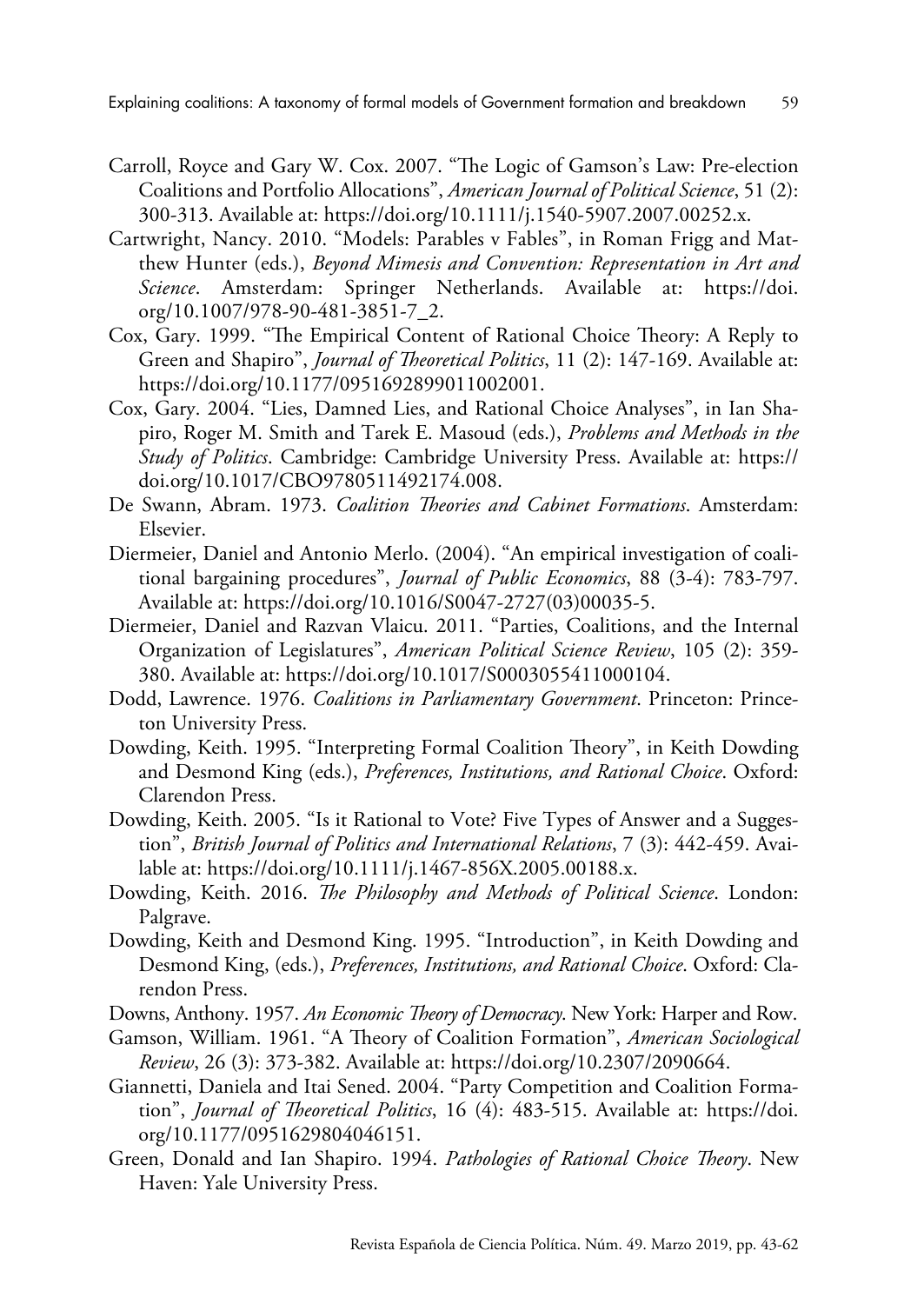- Hacker, Jacob S., Paul Pierson and Kathleen Thelen. 2015. "Drift and conversion: hidden faces of institutional change", in James Mahoney and Kathleen Thelen (eds.), *Advances in Comparative-Historical Analysis*. Oxford: Oxford University Press. Available at: [https://doi.org/10.1017/CBO9781316273104.008.](https://doi.org/10.1017/CBO9781316273104.008)
- Hindmoor, Andrew and Brad Taylor. 2015. *Rational Choice*. London: Palgrave. Available at: <https://doi.org/10.1007/978-1-137-42744-1>.
- Hotelling, Harold. 1929. "Stability in Competition", Economic Journal, 39 (153): 41-57. Available at: [https://doi.org/10.2307/2224214.](https://doi.org/10.2307/2224214)
- Huber, John D. and Cecilia Martinez-Gallardo. 2008. "Replacing Cabinet Ministers: Patterns of Ministerial Stability in Parliamentary Democracies", *American Political Science Review*, 102 (2): 169-180. Available at: [https://doi.org/10.1017/](https://doi.org/10.1017/S000305540808012X) [S000305540808012X.](https://doi.org/10.1017/S000305540808012X)
- Indrason, Indridi H. 2015. "Live for Today, Hope for Tomorrow? Rethinking Gamson's Law". *Work in Progress*. Available at: Available at: [https://bit.ly/2TgdHOT.](https://bit.ly/2TgdHOT)
- Ishiyama, John. 2015. "Report of the Editors of the American Political Science Review, 2013-14", *PS: Political Science and and Politics*, 48 (2): 400-403. Available at: [https://doi.org/10.1017/S1049096515000037.](https://doi.org/10.1017/S1049096515000037)
- Jacoby, William G., Robert N. Lupton, Miles T. Armaly and Adam Enders. 2017. "Report to the Editorial Board and the Midwest Political Science Association Executive Council". Available at: Available at: <https://bit.ly/2HRHUKq>.
- Kuhn, Thomas S. 1977. "Energy Conservation as an Example of Simultaneous Discovery", in Thomas S. Kuhn (ed.), *The Essential Tension*. Chicago: University of Chicago Press. Available at: [https://doi.org/10.7208/chicago/9780226217239.001.0001.](https://doi.org/10.7208/chicago/9780226217239.001.0001)
- Laver, Michael and Kenneth Benoit. 2015. "The Basic Arithmetic of Legislative Decisions", *American Journal of Political Science*, 59 (2): 275-291. Available at: [https://](https://doi.org/10.1111/ajps.12111) [doi.org/10.1111/ajps.12111.](https://doi.org/10.1111/ajps.12111)
- Laver, Michael and Kenneth Shepsle. 1996. *Making and Breaking Governments*. Cambridge: Cambridge University Press. Available at: [https://doi.org/10.1017/](https://doi.org/10.1017/CBO9780511625671) [CBO9780511625671](https://doi.org/10.1017/CBO9780511625671).
- Luce, Robert Duncan and Howard Raiffa. 1957. *Games and Decisions: Introduction and Critical Survey*. Mineola: Dover Publications.
- Martin, Lanny W. and Georg Vanberg. 2005. "Coalition Policymaking and Legislative Review", *American Political Science Review*, 99 (1): 93-106. Available at: <https://doi.org/10.1017/S0003055405051518>.
- Martin, Lanny W. and Randolph T. Stevenson. 2001. "Government Formation in Parliamentary Democracies", *American Journal of Political Science*, 45 (1): 33-50. Available at: [https://doi.org/10.2307/2669358.](https://doi.org/10.2307/2669358)
- Martin, Lanny W. and Randolph T. Stevenson. 2010. "The Conditional Impact of Incumbency on Government Formation", American Political Science Review, 104 (3): 503-518. Available at: <https://doi.org/10.1017/S0003055410000213>.
- McKelvey, Richard D. 1976. "Intransitivities in Multidimensional Voting Models and Some Implications for Agenda Control", *Journal of Economic Theory*, 12 (3): 472-482.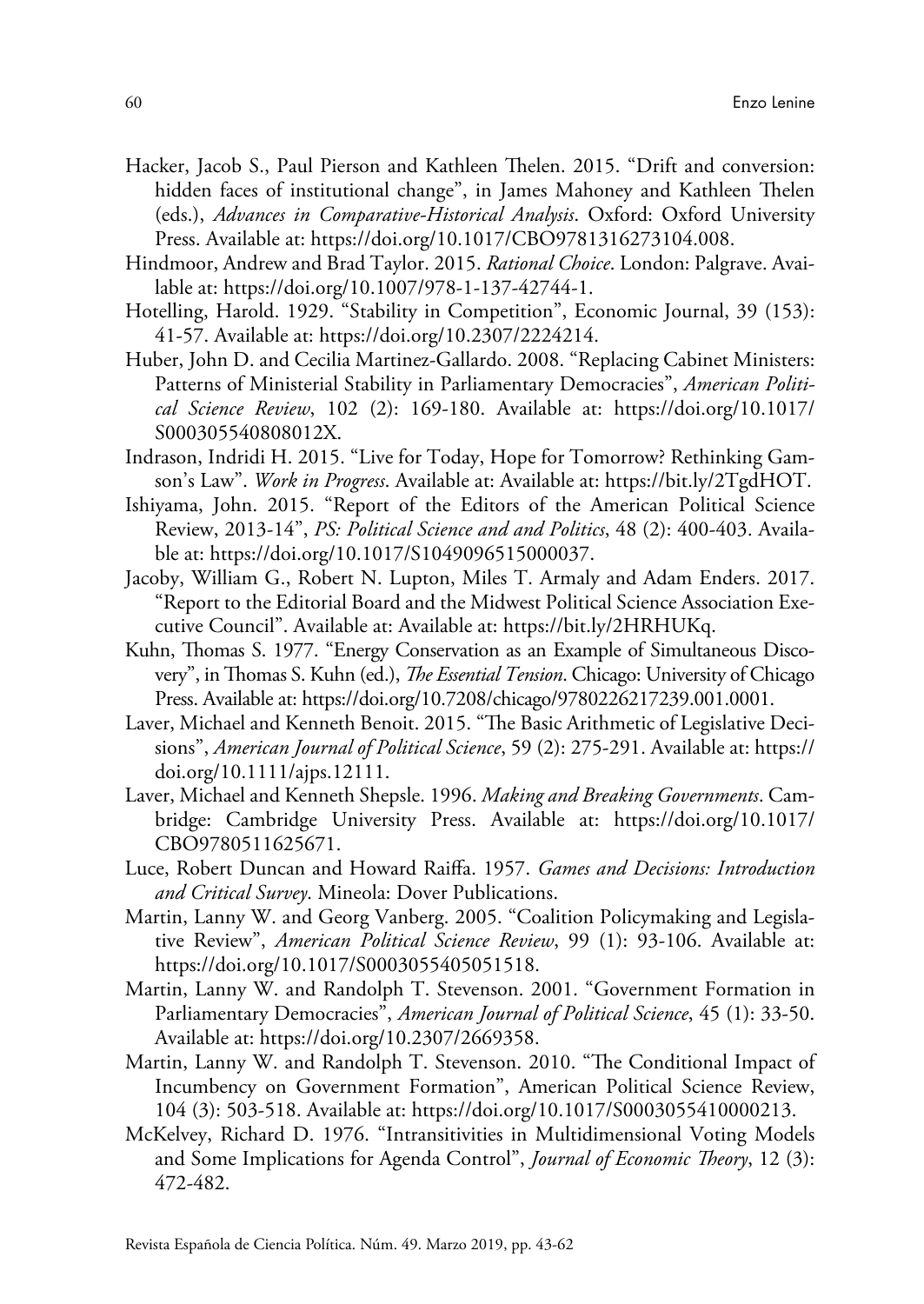- Morton, Rebecca M. 1999. *Methods and Models: A Guide to the Empirical Analysis of Formal Models in Political Science*. Cambridge: Cambridge University Press. Available at: [https://doi.org/10.1017/CBO9780511612473.](https://doi.org/10.1017/CBO9780511612473)
- M*ü*ller, Wolfgang C., Torj*ö*rn Bergman and Kaare Str*ø*m. 2010. "Coalition theory and cabinet governance", in Kaare Str*ø*m, Wolfgang C. M*ü*ller y Torbj*ö*rn Bergman (eds.), *Cabinets and Coalition Bargaining*. Oxford: Oxford University Press.
- Norris, Pippa. 1997. "Toward A More Cosmopolitan Political Science?", *European Journal of Political Research*, 31 (1): 17-34. Available at: [https://doi.](https://doi.org/10.1111/1475-6765.00301) [org/10.1111/1475-6765.00301.](https://doi.org/10.1111/1475-6765.00301)
- Pierson, Paul. 2004. *Politics in time*. Princeton: Princeton University Press. Available at: [https://doi.org/10.1515/9781400841080.](https://doi.org/10.1515/9781400841080)
- Pierson, Paul. 2015. "Power and path dependence", in James Mahoney y Kathleen Thelen (eds.), *Advances in Comparative-Historical Analysis*. Oxford: Oxford University Press. Available at: <https://doi.org/10.1017/CBO9781316273104.006>.
- Riker, William H. 1962. *The Theory of Political Coalitions*. New Haven: Yale University Press.
- Riker, William H. 1980. "Implications from the Disequilibrium of Majority Rule for the Study of Institutions", *American Political Science Review*, 74 (2): 432-446.
- Roth, Alvin E. 1988. "Introduction to the Shapley Value", in Alvin E. Roth (ed*.), The Shapley Value: Essays in Honor of Lloyd S. Shapley*. Cambridge: Cambridge University Press. Available at: [https://doi.org/10.1017/CBO9780511528446.002.](https://doi.org/10.1017/CBO9780511528446.002)
- Rubinstein, Ariel. 2012. *Economic Fables*. Cambridge: Open Book Publishers. Available at: <https://doi.org/10.11647/OBP.0020>.
- Schoffield, Norman. 1978. "Instability of Simple Dynamic Games", *The Review of Economic Studies*, 45 (3): 575-594. Available at: [https://doi.org/10.2307/2297259.](https://doi.org/10.2307/2297259)
- Shapley, Lloyd S. 1988. "A Value for N-Person Games", in Alvin E. Roth (ed.), *The Shapley Value: Essays in Honor of Lloyd S. Shapley*. Cambridge: Cambridge University Press. Available at: [https://doi.org/10.1017/CBO9780511528446.003.](https://doi.org/10.1017/CBO9780511528446.003)
- Shapley, Lloyd S. and Martin Shubik. 1988. "A Method for Evaluating the Distribution of Power in a Committee System", in Alvin E. Roth (ed.), *The Shapley Value: Essays in Honor of Lloyd S. Shapley*. Cambridge: Cambridge University Press. Available at: [https://doi.org/10.1017/CBO9780511528446.004.](https://doi.org/10.1017/CBO9780511528446.004)
- Signorino, Curtis S. 1999. "Strategic Interaction and the Statistical Analysis of International Conflict", *American Political Science Review*, 93 (2): 279-297. Available at: [https://doi.org/10.2307/2585396.](https://doi.org/10.2307/2585396)
- Signorino, Curtis S. 2003. "Structure and Uncertainty in Discrete Choice Models", *Political Analysis*, 11(4): 316-344. Available at: [https://doi.org/10.1093/pan/](https://doi.org/10.1093/pan/mpg020) [mpg020.](https://doi.org/10.1093/pan/mpg020)
- Str*ø*m, Kaare and Benjamin Nyblade. 2009. "Coalition Theory and Government Formation", in Carles Boix y Susan C. Stokes (eds.), *The Oxford Handbook of Comparative Politics*. Oxford: Oxford University Press.
- Thelen, Kathleen and James Mahoney. 2015. "Comparative-historical analysis in contemporary political science", in James Mahoney y Kathleen Thelen (eds.), *Advances*